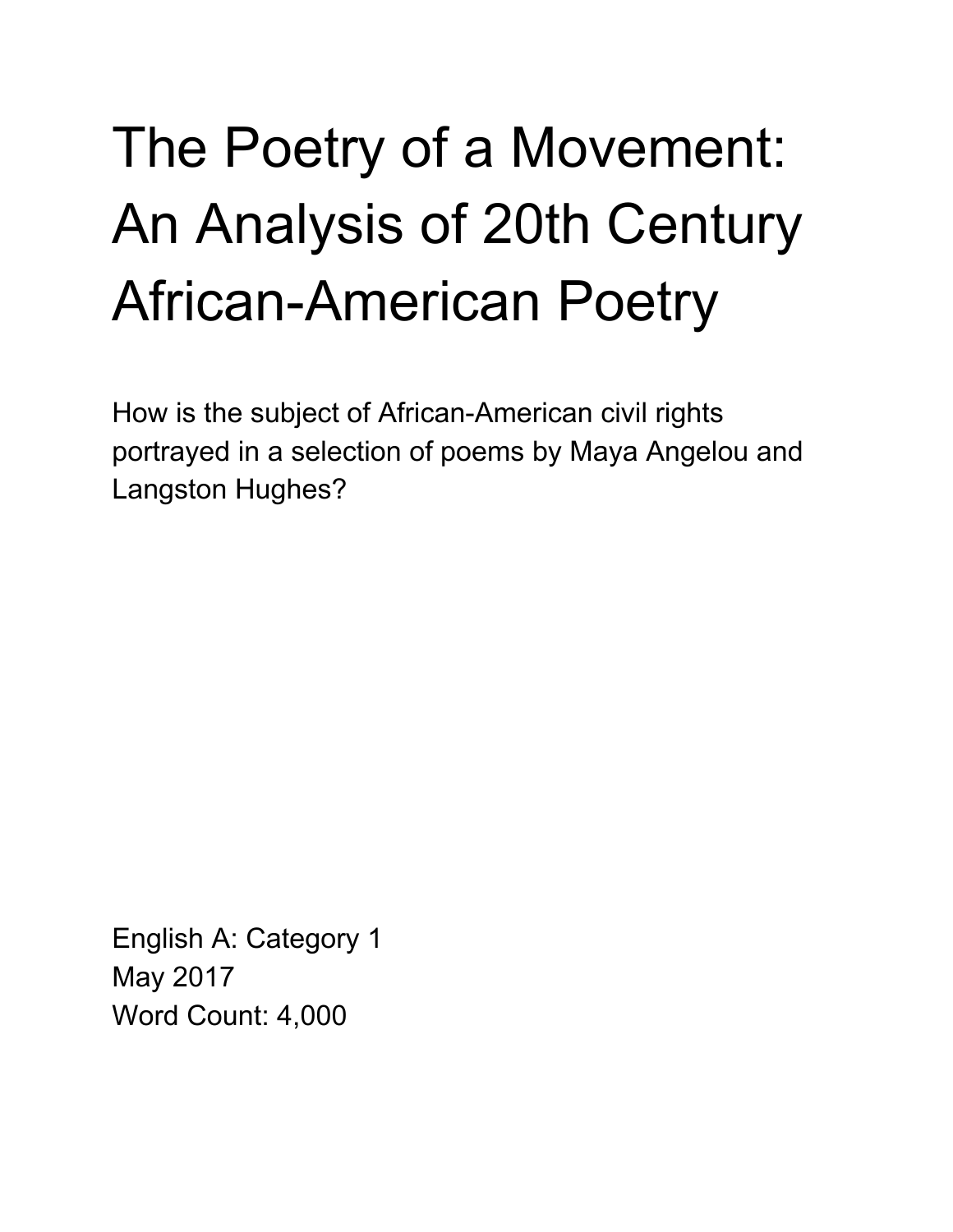#### **Abstract**

This essay explores **how the subject of AfricanAmerican civil rights is portrayed in the poetry of Maya Angelou and Langston Hughes**. The scope of this essay includes the various contexts for the two poets and their poems as well as the language usage within their writing to versify a complex subject rooted in the earliest history of African-American integration into American society.

The essay begins by considering the background information needed to understand the poets and their literature including contextual research about the Civil Rights Movement as well as biographical information about the poets and the poems chosen for this investigation. This is followed by an in-depth analysis of the poetic language used to illustrate the African-American struggle for civil rights with a consideration of how language usage supports its function against a backdrop of American political circumstances. The stylistic devices investigated include: the motifs of freedom and dreams, symbolism, poetic devices, tone, mood, and poetic structure.

Thorough analysis of their use of stylistic and poetic devices indicated the common themes of the strength of solidarity and the difficulty of fulfilling the American dream. In deliberately selecting the poems for this investigation as well as analyzing the biographical and literary evidence, I discovered that these themes are kindred to the subject of African-American civil rights and the iconic works of Angelou and Hughes. The evidence I gathered from these poems and their authors led me to conclude that while Hughes and Angelou employed similar literary devices to portray the subject of African-American civil rights, they did so with divergent intentions and inevitably different contexts. To detect similar themes related to the same subject in poems written 60 years apart demonstrated to me the unwavering nature of literature and the subject of African-American civil rights over the passage of time.

(300 words)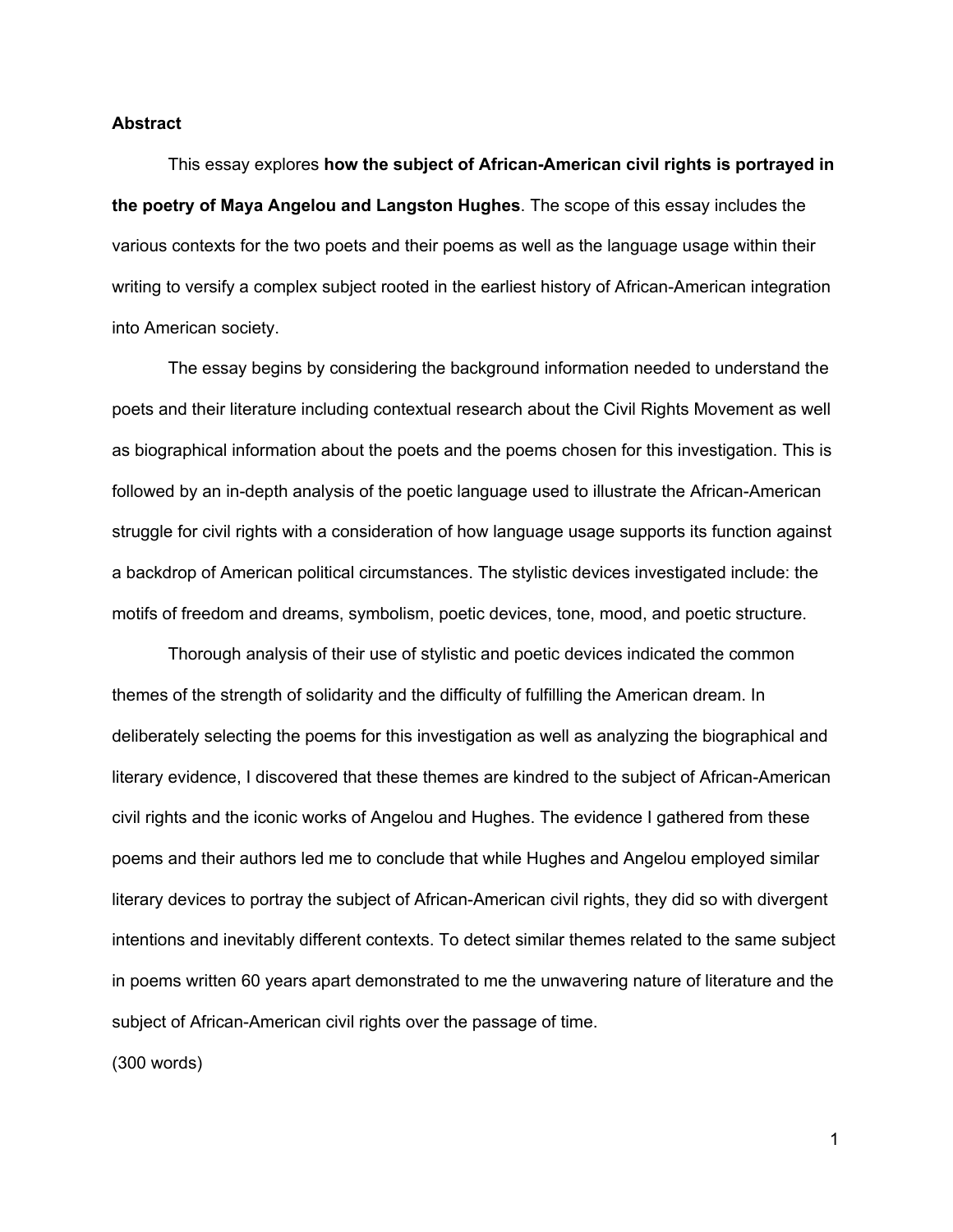# **Table of Contents**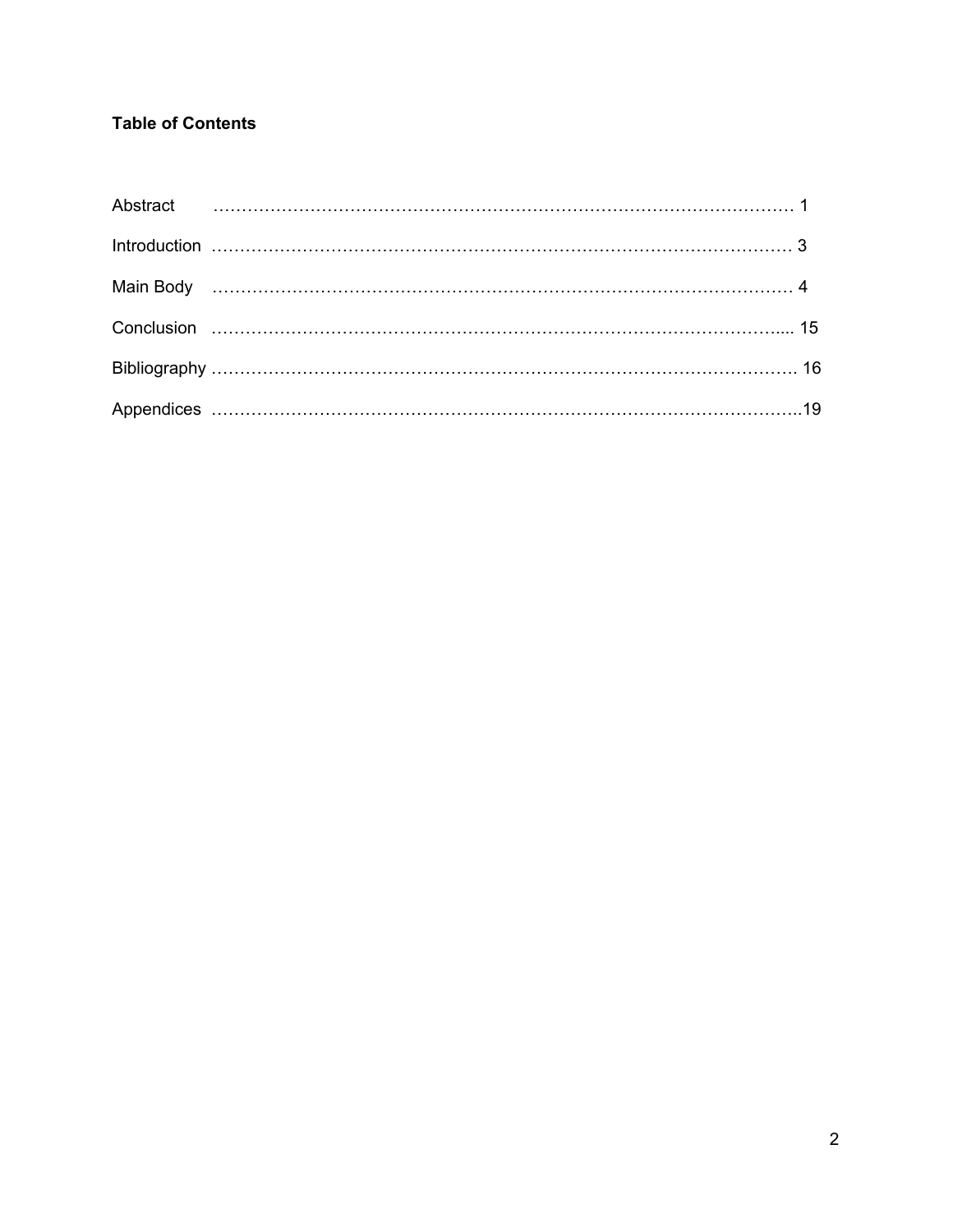#### **Introduction**

Maya Angelou and Langston Hughes are icons in the development of literature and their work thoroughly expresses the subject of African-American civil rights, despite their different contexts. The Civil Rights Movement is often bookended with the 1955 Montgomery bus boycott as its start and the passing of the Voter Rights Act in 1965 as its end (Waskey). However, these dates merely mark crucial moments in African-American history. The root causes and lasting effects of the Civil Rights Movement show that it is truly that – a movement. It is a movement whose goals are yet to be achieved and whose causes are embedded in a time long before 1955. Therefore, for the sake of this essay, it is reasonable to refer to the Civil Rights Movement as the duration of the African-American struggle for freedom and equality. The similarities in the messages of African-American literature between writers who were immersed in civil rights activism like Angelou and those such as Hughes who were prominent decades before, demonstrate its continuity. Ultimately, while the poetry of Hughes and Angelou could be read through different lenses, within the context of civil rights, several similarities and differences appear in message and usage. Both poets adeptly use poetry as the vehicle with which to explore the indispensable details of this movement, amplifying the subtle voices and emotions often neglected by other mediums and sculpting a complex subject into the fewest of meaningful and deliberate words. While portraying the subject of civil rights in their poems, Hughes and Angelou make use of motifs, symbolism, poetic devices, a distinctive tone and mood, and poetic structure, illustrating that solidarity is pivotal in overcoming strife as well as the difficulty in attaining the American dream of universal freedom and equality.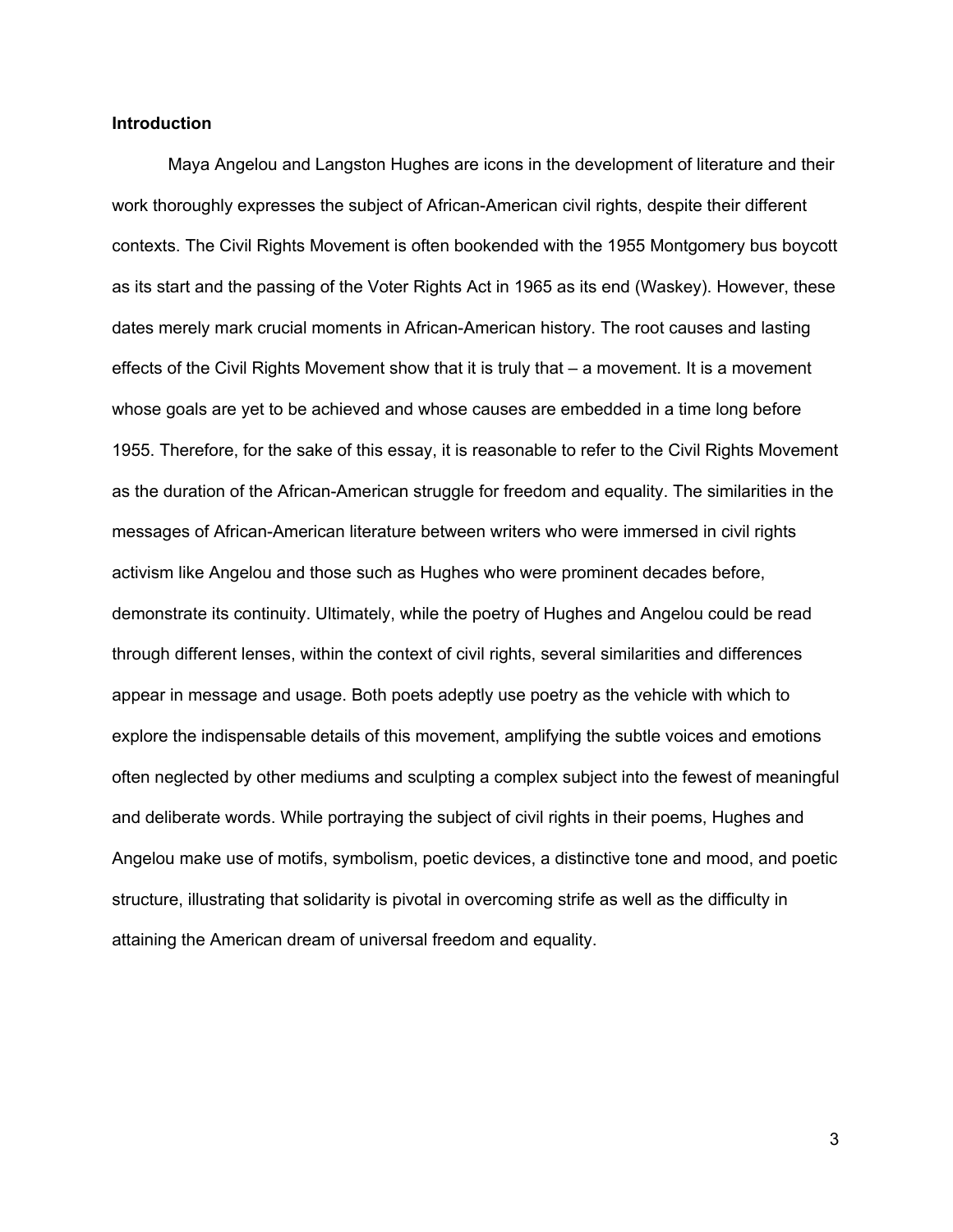#### **Beginnings**

Throughout the civil rights era, the African-American voice in literature slowly emerged, becoming an expressive channel with which to expand the educational opportunities for the African-American population formerly known as slaves. Even before the Civil Rights Movement, AfricanAmericans were expressing themselves and their collective struggles. As early as the 19th century, a slave narrative began to surface, characterizing the discrimination they faced. This was strengthened by the era of segregation that followed the Civil War (Andrews). In the 20th century, several platforms for African-American writers were created such as the Colored American Magazine and the National Association for the Advancement of Colored People, with the sponsorship of poetry readings, community theatres and literary magazines (Andrews). In the 1920s, the Harlem Renaissance catalyzed the advancement of the literature of what was called the New Negro Movement (Andrews). "New negroes" were characterized as having a new "self-confidence" and "assertiveness" and were encouraged to question white supremacy and promote racial pride in their writing (Andrews).

### **Hughes and Angelou**

One influential writer and poet that grew out of the Harlem Renaissance was James Mercer Langston Hughes. Born in 1902 to Carrie and James Hughes as an only child, Hughes grew up in Missouri and Kansas after his parents separated (Bloom). He later ended up in New York, guided by a keen desire to experience Harlem and his writing received recognition from famous Harlem Renaissance writers like Claude McKay and W.E.B DuBois (Bloom). Hughes' developed passion for jazz and blues was reflected in his first publication, *The Weary Blues*. As described by poet Tim Seibles in *A Profile of 20th Century American Poetry*, Hughes believed that poetry was the solution to the weakening self-esteem in the black community and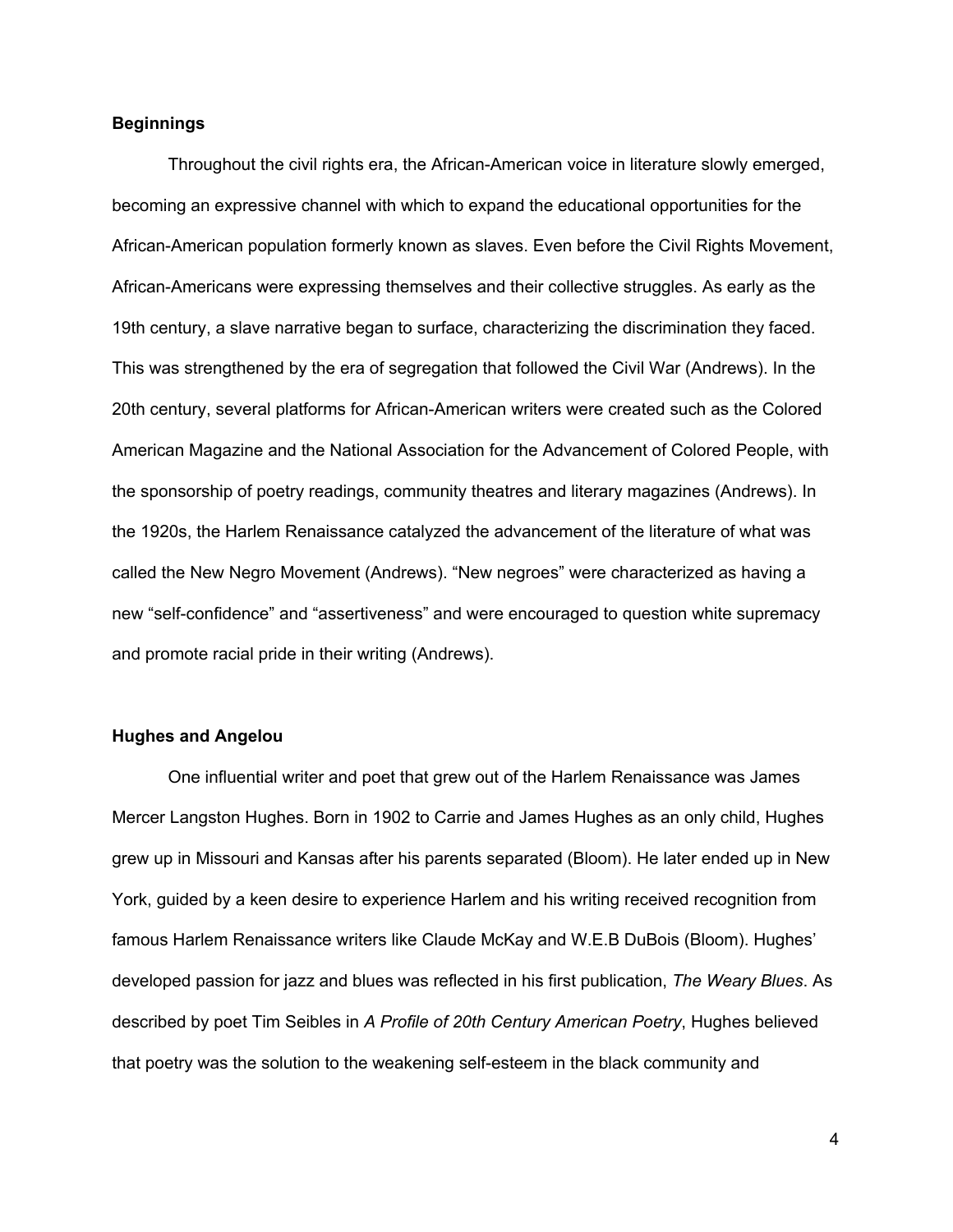emphasized the need for African-Americans to stay true to their culture (Myers and Wojahn 166). In many ways, Seibles was right in identifying this as Hughes' primary purpose. Hughes capitalized on the lenient conventions of poetry, combining African-American culture and lyricism with words. His work bolstered a resilient African-American narrative and questioned American values with reference to the prevalent issues of his time.

Maya Angelou was a writer that grew out of the Civil Rights Movement in the 1970s. Born as Marguerite Johnson in Missouri in 1928, striking parallels are drawn between the family turmoil and nomadic nature of Hughes and Angelou's upbringing. Her parents divorced when she was three and, along with her brother, she was sent to live with their paternal grandmother in Arkansas (Kort). The community she grew up in endured the worst of poverty and racial oppression and at the age of seven she was raped by her mother's boyfriend, forcing her into silence (Kort). In 1940, she found her voice in San Francisco where Johnson took Maya Angelou as her stage name as a singer and actor (Kort). In the 1960s, Angelou served as the leader for the northern sector of the Southern Christian Leadership Conference and collaborated with leaders like Martin Luther King Jr. and Malcolm X (Kort). She published her first autobiography, *I Know Why the Caged Bird Sings* in 1970 and several poetry collections in the following years (Kort).

#### **Selected Poetry of Hughes and Angelou**

Two powerful poems written by Langston Hughes – "The Negro Mother" and "Let America Be America Again" – illustrate the subject of African-American civil rights. "The Negro Mother" is a lyrical poem, published in 1931 in Hughes' *The Negro Mother and Other Dramatic Recitations* (Hughes 10). It is written from the first person perspective of a mother as she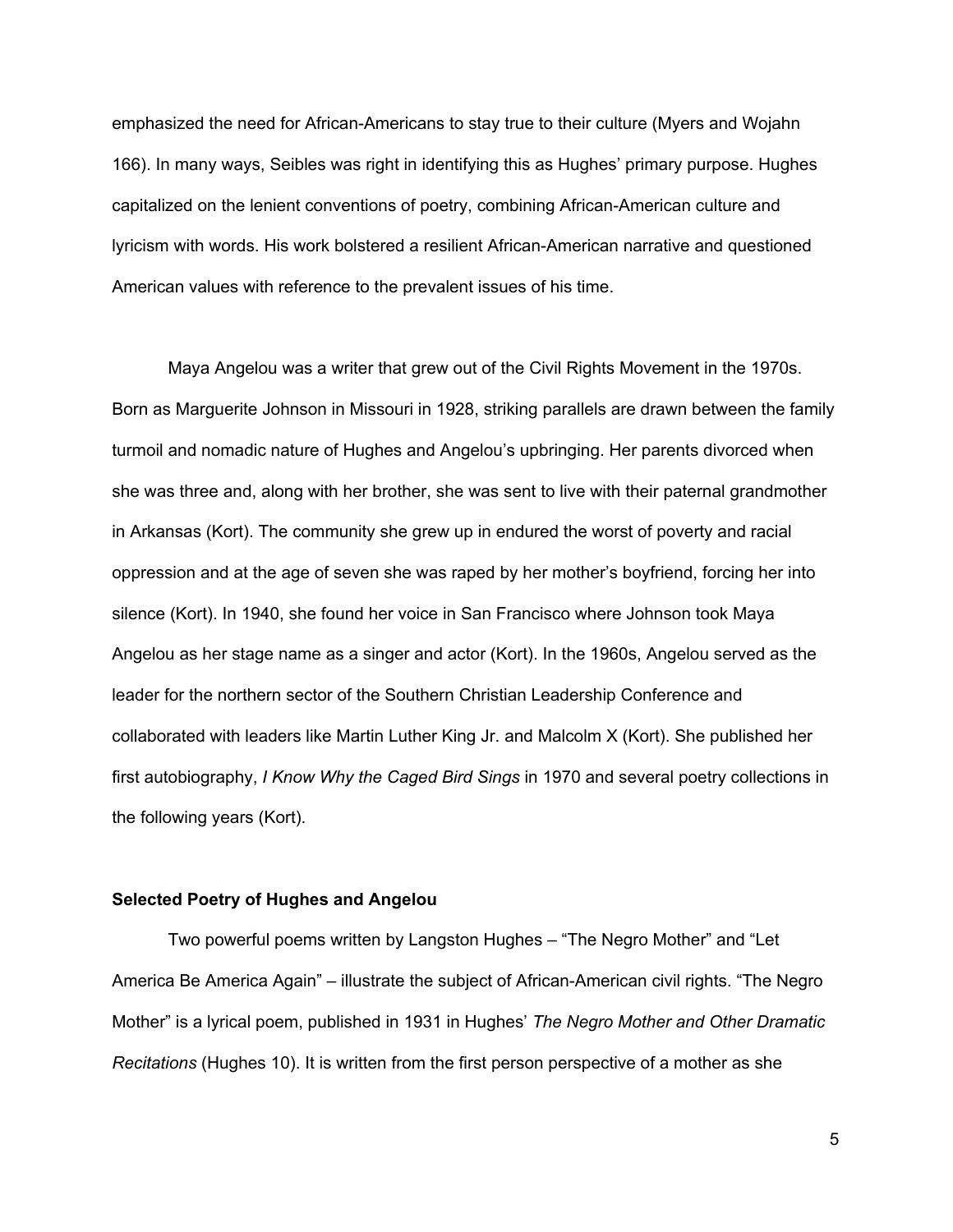describes her symbolic legacy over generations. It epitomizes the arising confident narrative that sprung from this time period (Myers and Wojahn 159) and exemplifies Hughes' "presentation of the matriarchal archetype" seen in several of his poems (Miller). By giving voice to a mother as a muted yet relatable figure, he highlights the unity of African-Americans over generations. "Let America Be America Again" was written by Hughes in 1935 (Hughes 10). The poem explores the political perspective of discrimination faced by African-Americans and questions the American dream. Angelou also explores the subject of African-American civil rights in her poems: "Caged Bird" and "Million Man March Poem*.*" "Caged Bird" was published in 1983 as part of Angelou's collection *Shaker, Why Don't You Sing?* (Kort). It is inspired by Paul Laurence Dunbar's poem, "Sympathy," and the intertextuality between the poems demonstrates the potency of the metaphorical representation of the caged bird (Wilson 34). "Million Man March Poem" was written for a political demonstration that took place in 1995 to, "promote African-American unity and family values" ("Million Man March"). Angelou performed this poem among the estimated 400,000 to 1.1 million people who attended the march ("Million Man March"). These poems are suitable illustrations of African-American civil rights and pursue the subject from a plethora of viewpoints, providing ample enlightenment of the general perspectives at the time.

#### **Analysis**

Angelou and Hughes' poems portray the subject of the African-American civil rights using the motif of freedom. In "Caged Bird," Angelou utilizes a contrast between a free bird and a caged bird to highlight the theme of the difficulty of attaining true freedom in American society. While the free bird is able to fly autonomously, the caged bird's "wings are clipped" and his "feet are tied / so he opens his throat to sing" (12-14). In "Million Man March Poem," Angelou uses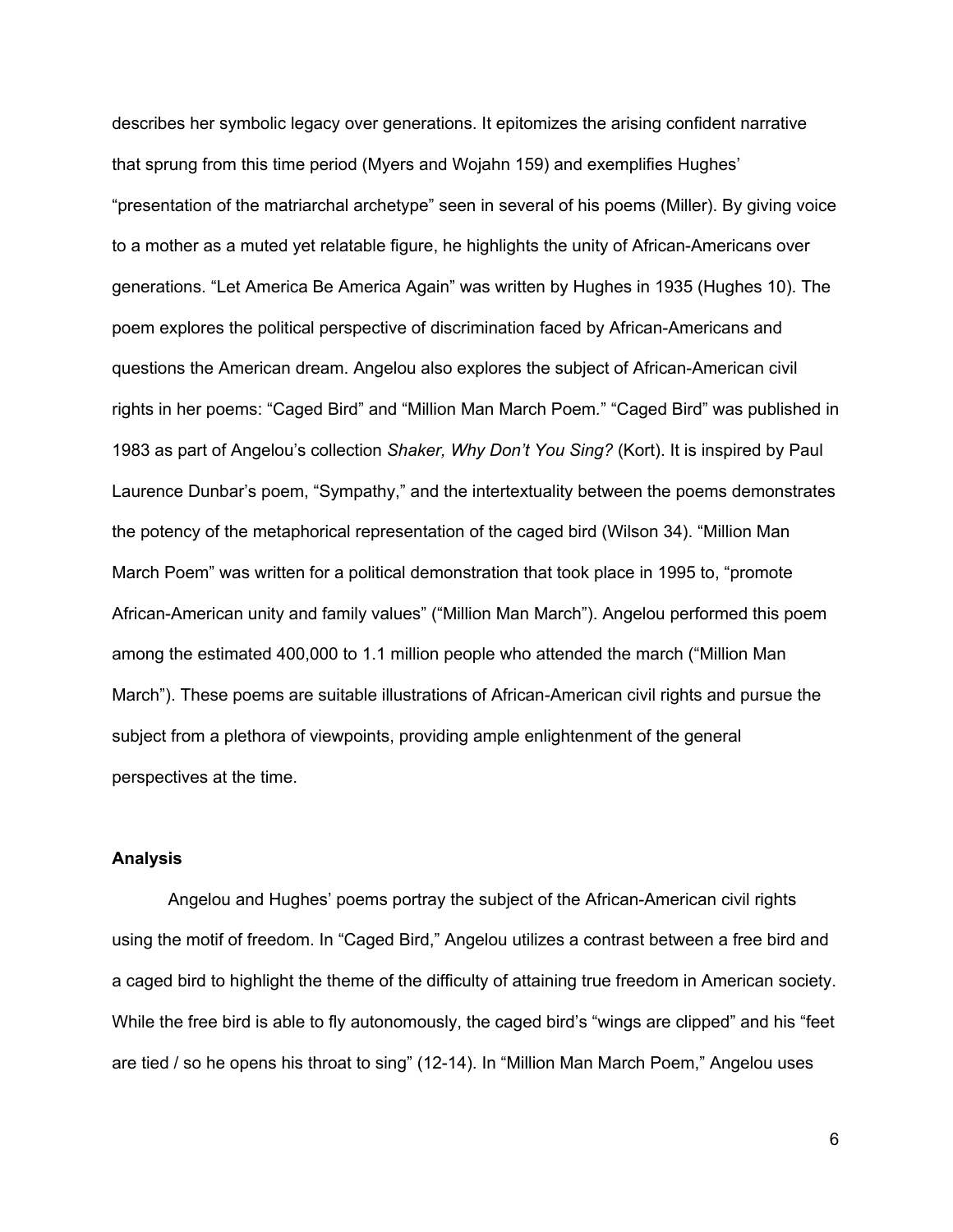this concept to further express the perpetual struggle for freedom. She writes in the third stanza, "You have been paid for in a distant place, / The old ones remind us that slavery's chains / Have paid for our freedom again and again" (22-24). A payment is considered a final, non-negotiable action and by integrating "again and again," Angelou is suggesting that the sacrifices made during slavery have never sufficed to fully pay for freedom. Literary critic Jacqueline Thursby affirms this in saying, "The caged bird in the narration will never know freedom, and perhaps it senses that, but its spirit is still unbroken." Hughes analogously uses this motif in his poem "The Negro Mother" writing, "I am the dark girl who crossed the red sea / Carrying in my body the seed of the free" (7-8). Later in the poem, the mother refers to her children saying, "I had to keep on! No stopping for me - / I was the seed of the coming Free" (27-28). Through the mother's voice, Hughes is showing the reader that from slavery to civil rights, the historical sacrifices made targeted a common goal of freedom. In "Let America Be America Again," Hughes mocks the American dream in saying, "(There's never been equality for me, / Nor freedom in this 'homeland of the free')" (1516). Hughes' frequently references "the homeland of the free" and always in quotations. This subtle allusion to the American national anthem, scorns the freedom that is promised and cherished in the American dream. He says later, "And torn from Black Africa's strand I came / To build a 'homeland of the free'" (4950). Hughes is stressing the dissonance between what was promised and the reality when it comes to African-American integration into society. In particular, poetry aids Hughes in voicing the frustrations of African-Americans by reaching them on a personal level while cogently questioning the flaws of their unequal treatment and ultimately illustrating the theme that true freedom is difficult to attain.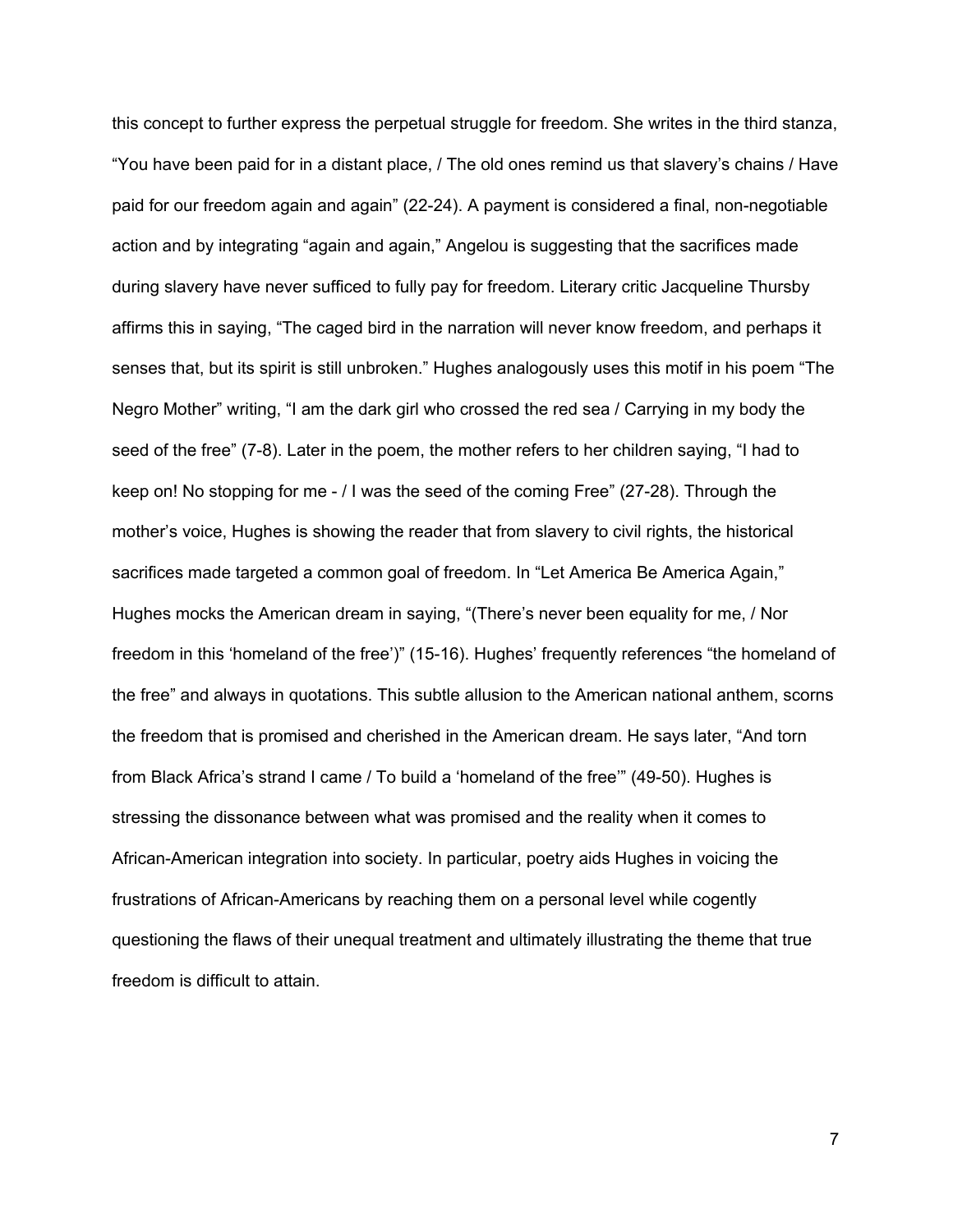Hughes and Angelou use the motif of dreams to convey a similar message about the attainability of freedom and equality. In "Caged Bird," Angelou writes, "But a caged bird stands on the grave of dreams," suggesting that the aspirations of those who wished to escape oppression have died repeatedly in the past, negatively connoting dreams (26). Conversely, in "The Negro Mother," Hughes takes a more optimistic approach to dreams by highlighting their indestructibility. He writes, "I nourished the dream that nothing could smother / Deep in my breast – the Negro Mother" (2930). The rhyme and cadence highlights the pride in this proclamation and supports his propitious outlook on dreams. In "Let America Be America Again," Hughes frequently presents dreams in congruence with the American dream as something lost with a need to be restored, echoing the prime messages of the Civil Rights Movement like Martin Luther King Jr's "I Have a Dream" speech in 1963 (Mullen). Evidence for the intertextuality of Angelou and Hughes' message comes from his poem "Dreams" where Hughes wrote:

> Hold fast to dreams for if dreams die Life is a broken-winged bird That cannot fly  $(1-4)$ .

This clearly echoes Angelou's message in "Caged Bird" and it is fascinating that both poets not only refer to the death of dreams, but use the metaphor of a restricted bird to communicate this motif. Ultimately, this implies that the frequency that African-Americans faced inequality was as recurring as the use of the motif itself. The "bird" in this metaphor never attained true freedom, so the need to advocate for it remained.

Hughes and Angelou use symbolism in their poems to portray the subject of African-American civil rights. Song is symbolic in "Caged Bird" as it represents non-violent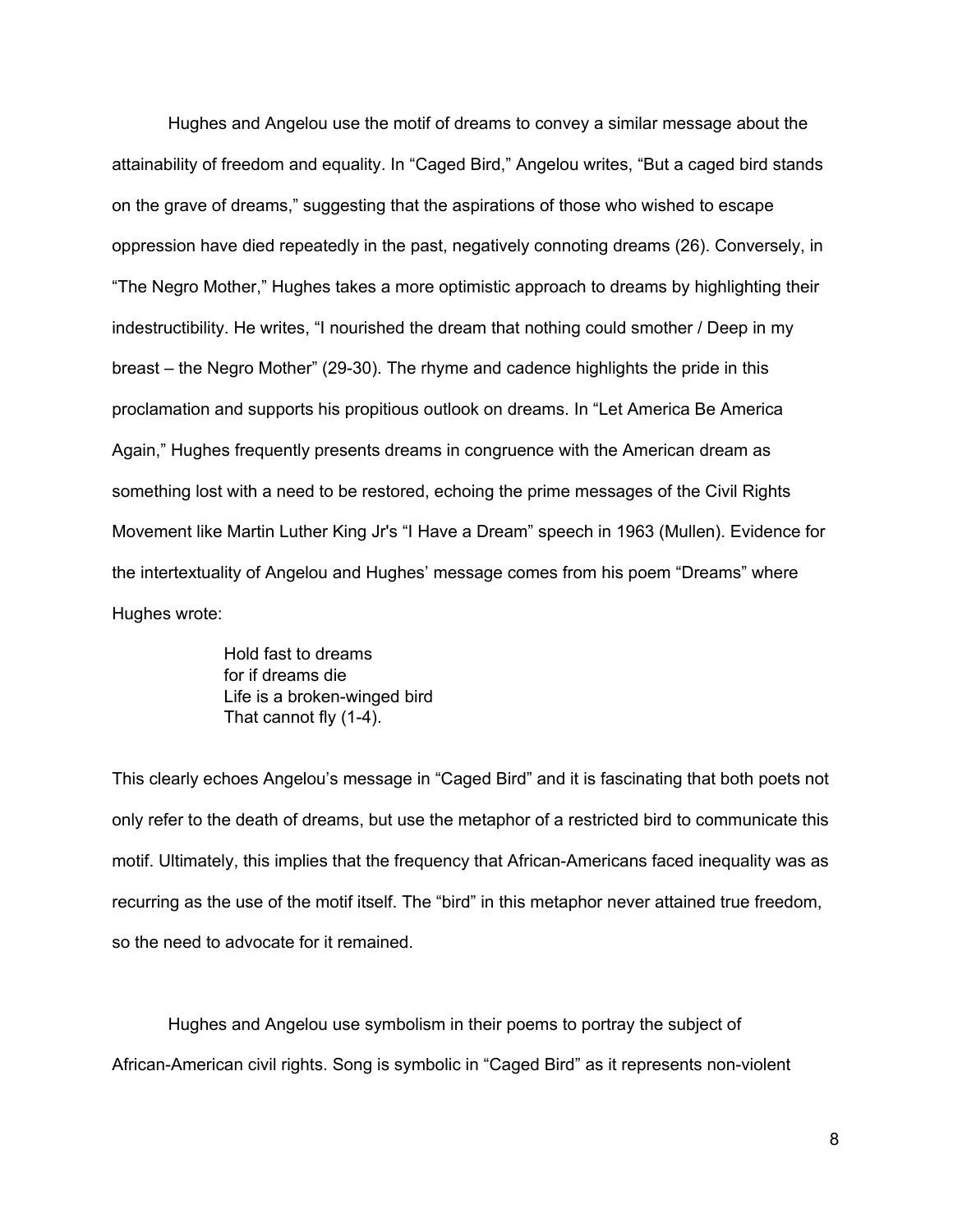rebellion for the bird. This parallels the context of the piece as non-violent protests, like those led by Martin Luther King Jr., were used when other forms of rebellion were restricted by African-American circumstances, promoting a peaceful approach to seeking equality. Song is also a symbol in Hughes' poem, "The Negro Mother." In the second stanza he writes, "Three hundred years in the deepest South: / But God put a song and a prayer in my mouth" (15-16). Here, song symbolizes hope and faith as the mother characterizes herself as a vehicle of the divine intentions of God. In "Let America Be America Again," Hughes also uses song as a symbol of hope in saying:

> For all the dreams we've dreamed And all the songs we've sung And all the hopes we've held And all the flags we've hung (56-59).

In "The Negro Mother," Hughes uses a seed as a symbol of hope and new beginnings as it is twice presented as the seed of imminent "freedom". Hughes also uses a torch as a symbol of hope to move from darkness to light, paralleling a transition from hopeless to promising circumstances. Both poets' use of these symbols highlights hope in the face of adversity. This optimistic message is one that reflects their own perspectives on African-American civil rights. Angelou "knew personally the oppression, fear, and deprivation many African-Americans were forced to live with on a daily basis" (Thursby). However, Hughes' writing grew out of the New Negro Movement which encouraged racial pride (Andrews) and while much of his work was published "at the height of the Great Depression," (Tunç) he finds optimism in his hope for the future and desire to project that to the African-American community. These optimistic symbols not only demonstrate the theme that solidarity is needed to overcome oppression, but lift the spirits of their audience to remain strong despite a history of pain and suffering.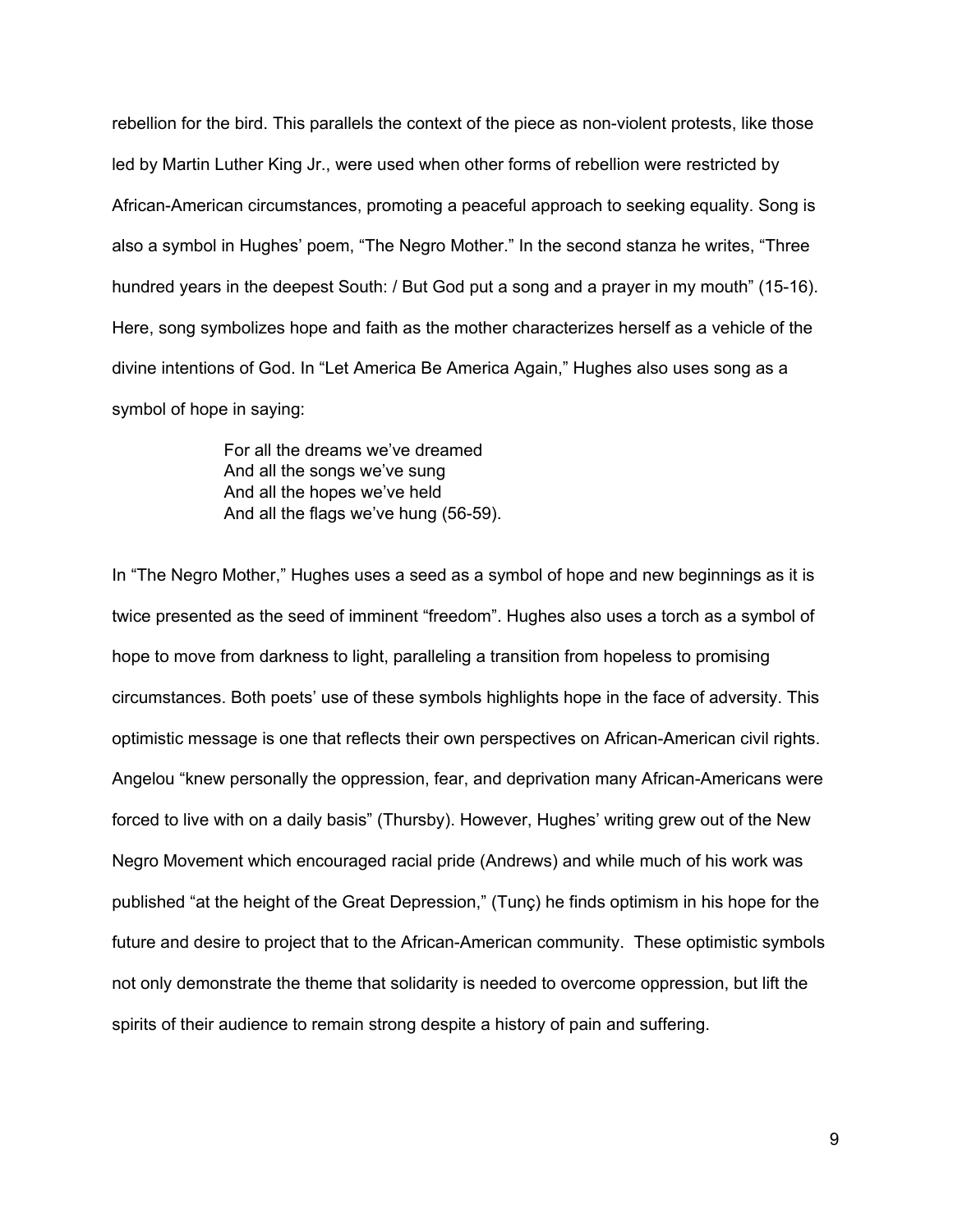Hughes and Angelou use the structure of their poems to portray the subject of African-American civil rights. Angelou structures "Caged Bird" and "Million Man March Poem" in similar form and progression. They both have clear rhyme schemes but variable line length and syllable count. The six stanzas of "Caged Bird" alternate between the caged bird and free bird descriptions and the third stanza is repeated in the last one. She starts with three septets, then two quatrains, and an octet. "Million Man March Poem" is longer with seven stanzas and the first stanza repeated three times. In the second half of the poem, the stanzas get longer until the last three lines, composed of a rhyming couplet and a stand alone line. Hughes, however, writes "The Negro Mother" with less uniform organization to versify the way a mother would address her children. While Hughes does employ an AABB rhyme scheme and all lines have similar lengths, the poem is less religiously divided and speaks to Hughes' confidence and experience as a poet. "Let America Be America Again," the longest of the four poems, is noticeably more structured. It has 13 main stanzas, with several stand-alone line interjections and similar line length. The construction of the four poems are closely related to their function. "Let America Be America Again" addresses the more political aspects of African-American civil rights so the metrical structure and cadence delivers this message as a speaker might deliver their speech to an audience. Literary critic Jacqueline Thursby wrote about "Million Man March Poem": "The poem has a strong cadence, and in 1995, when Angelou read it to the crowd...the massive gathering was quiet and listened to her respectfully." "Million Man March Poem" and "Let America Be America Again" were written for political purposes and their functions are perhaps best understood when spoken aloud. One does not need to see the poems on paper to appreciate their cadence or construction and for this reason, they are accessible to the wide audience Thursby describes.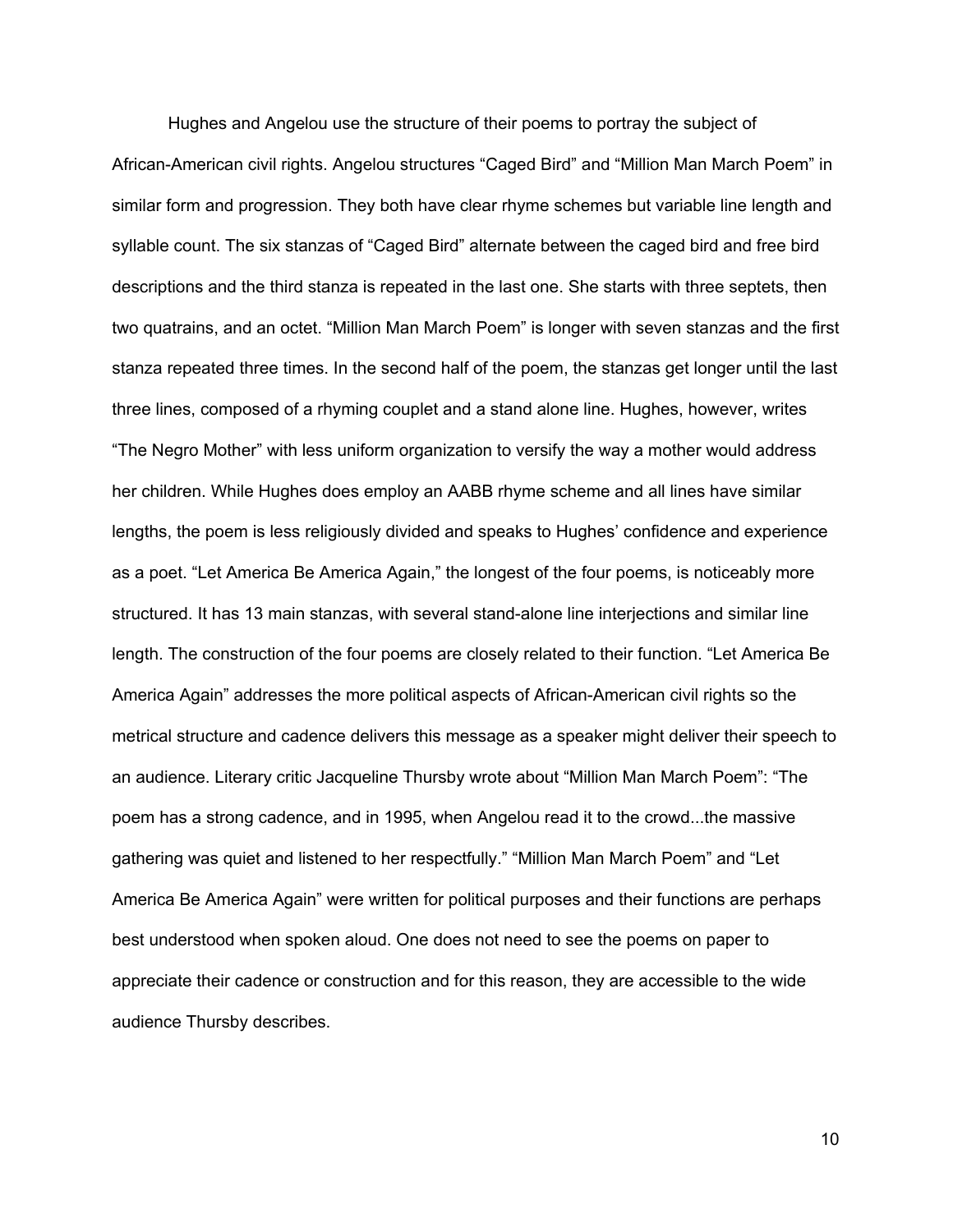Hughes and Angelou utilize several poetic devices to convey the subject of African-American civil rights. In "Caged Bird," personification creates bold visuals that aid in her characterization of the birds like, "The free bird leaps / on the back of the wind" (1-2). Then describing the caged bird: "his shadow shouts on a nightmare scream" (27). The personification of the tranquil wind contrasts the dark personification of a shadow. This juxtaposition emphasizes the sheer disparity between the lifestyles of the two birds and as Thursby observes, it "contrasts the beauty of freedom and the tragedy of confinement." In "Million Man March Poem," Angelou uses anaphora in the seventh stanza where "Clap hands" is repeated seven times and "Let us come together" is repeated twice. The unity in clapping hands and first person "us" stresses solidarity in overcoming oppression. Hughes also uses anaphora to emphasize his message. He writes, "Let America be America again. / Let it be the dream it used to be. / Let it be the pioneer on the plain" (1-3). He later characterizes the different kinds of people contributing to American history by repeating "I am" in lines 19-22 and 31-34 in "Let America Be America Again" and 7,9, and 11 in "The Negro Mother." This repetition establishes homogeneity among a group of different characters in history who have all endured hardship, emphasizing that the question of civil rights transcends solely the African-American population. Hughes also incorporates many similes. In "The Negro Mother" he contrasts the imagery of the speaker's face saying, "Look at my face – dark as the night / Yet shining like sun with love's true light" (56). Later he writes, "God put a dream like steel in my soul" (17). These similes convey strong, absolute comparisons that characterize the Negro Mother as bold and confident, part of the narrative that Hughes wanted to develop for African-Americans. In "Let America Be America Again" he writes, "From those who live like leeches on the people's lives / We must take back our land again" (7273). This simile also presents a vivid comparison, suggesting that oppressors draw vitality from the lives of the people similar to the verminous connotation of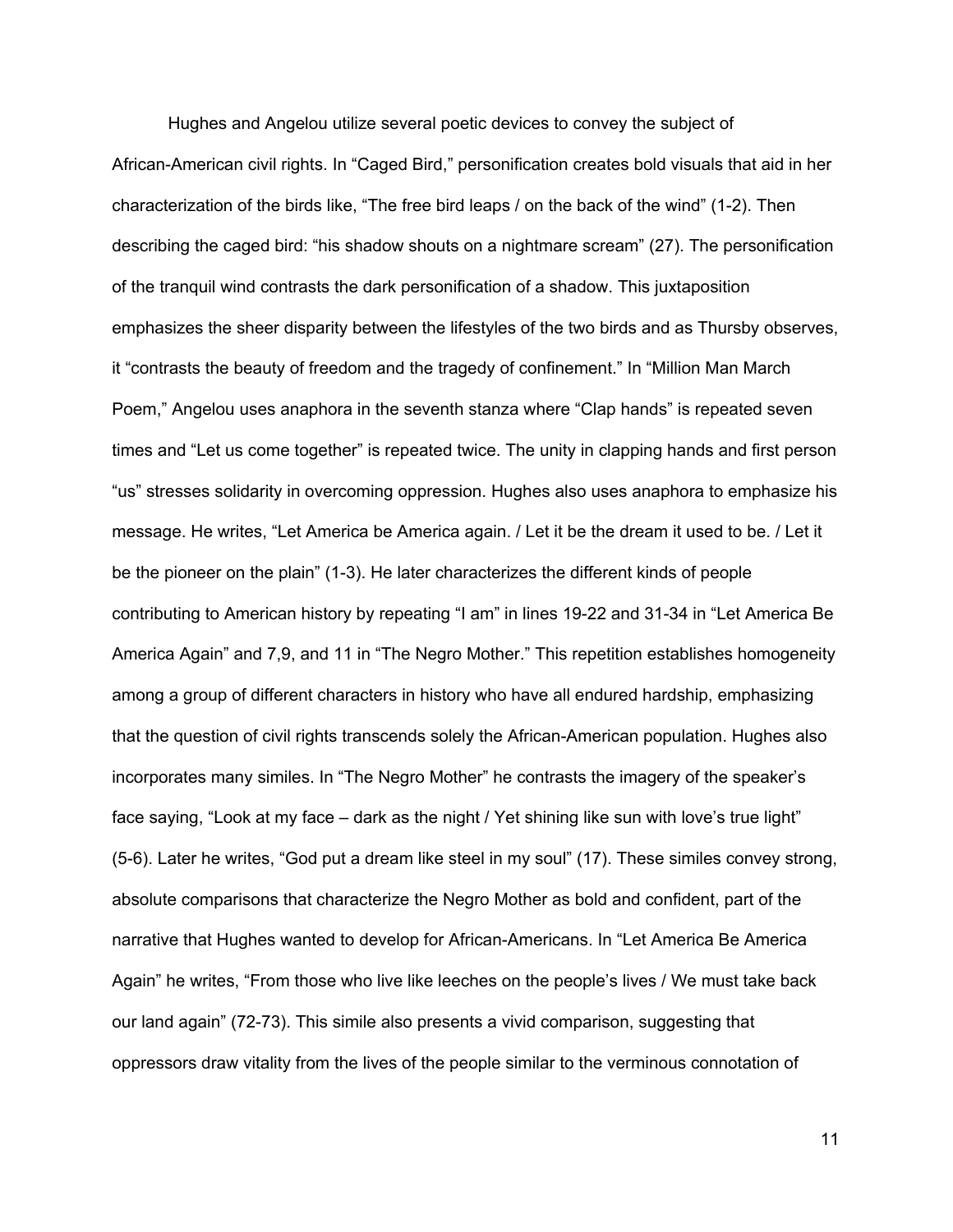leeches drawing blood. Angelou's "Caged Bird" also uses the extended metaphor of birds to represent the human condition under oppression. Hughes uses alliteration in "The Negro Mother" saying, "strong in struggle and strife," effectively drawing attention to those words and highlighting the strength in African-American resilience (43). In general, Hughes use of poetic devices bring a more immediate effect whereas Angelou's subtle metaphors require critical reflection to appreciate. However, the effect remains the same. The conventions of poetry allow both poets to convey their perspective on civil rights in a way that highlights the beauty and strength of what other mediums might focus on as a primarily political movement.

With a distinctive mood, Hughes and Angelou are able to eloquently portray the campaign for African-American civil rights. These moods echo the emotions of African-Americans and emphasize the solidarity in rallying behind the cause for equal rights. In "Caged Bird," Angelou incorporates several mood shifts corresponding to the juxtaposition of the caged and free bird descriptions. The first stanza has somewhat of a tranquil mood that shifts to a sympathetic mood in the second and third stanzas as she describes the caged bird. In the fourth stanza, it is more peaceful and in the fifth and sixth stanzas, the mood changes to somber and grim. By paralleling the mood shifts with the caged bird and free bird sections, the reader becomes immersed in the dynamic progression of the characters of both birds and is able to see a reflection of human emotions in the them. In "Million Man March Poem," the mood commences as helpless. Angelou directly addresses the reader by saying, "Your hands were tied, your mouth was bound, / You couldn't even call out my name" (7-8). However, following the fourth stanza, the mood becomes significantly more triumphant and hopeful. Perhaps what most exemplifies this mood are the last three lines of the poem: "The ancestors remind us, despite the history of pain / We are a going-on people who will rise again. / And still we rise" (50-52).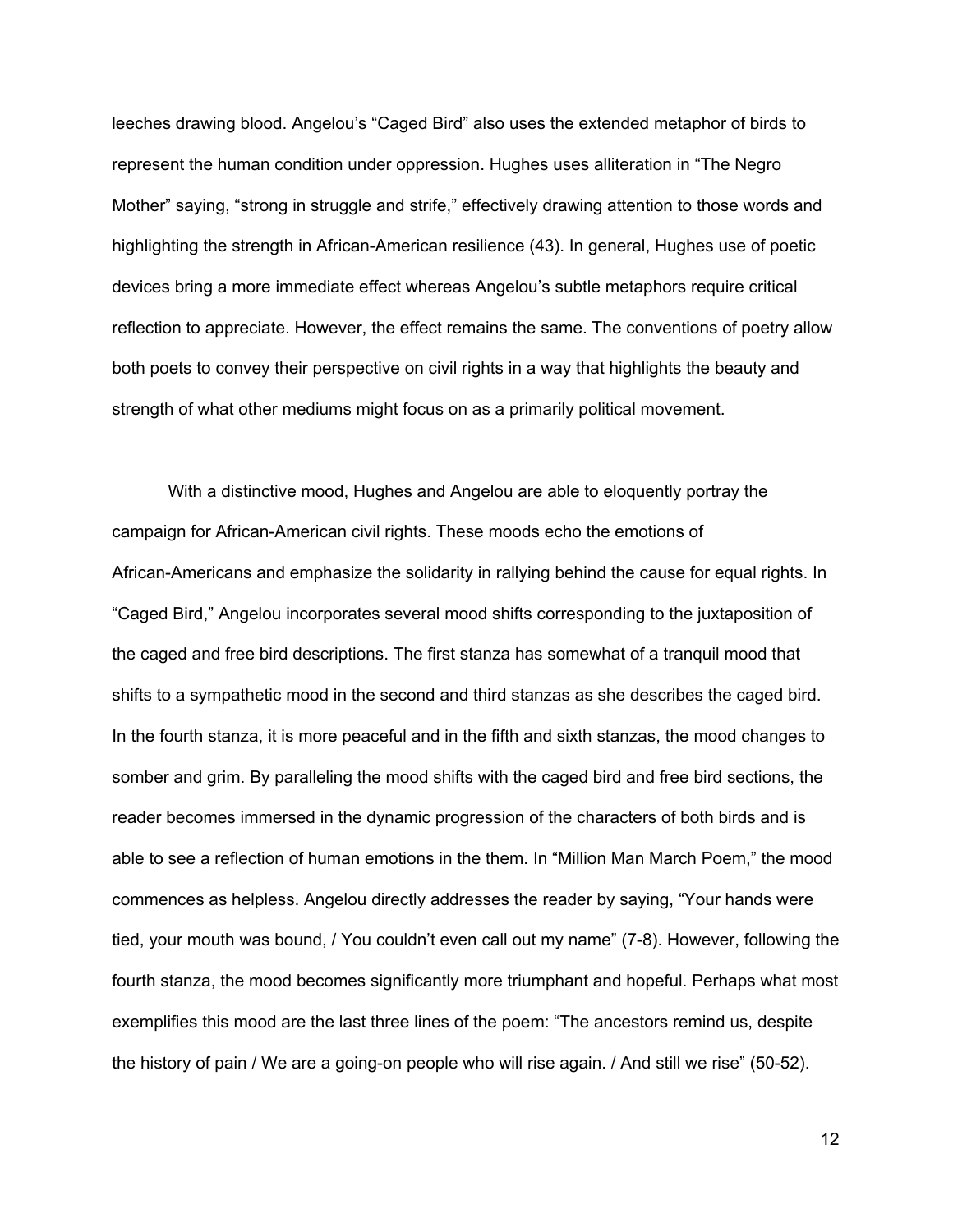The triumphant tone aids Angelou in emphasizing the theme that solidarity is necessary in overcoming adversity using a first-person narrative. The progression of the mood in Hughes' poem, "The Negro Mother," is similar. In the first stanza, the mood is pitiful and sympathetic as the mother describes life as a slave. However, like "Million Man March Poem," this shifts in the second and third stanzas to hopeful and optimistic as she describes her desires for the future generations. Hughes and Angelou's similar use of mood shifts in "Million Man March Poem" and *"*The Negro Mother*"* emphasize their hope for civil rights in America. The proportions of sections in both poems with pessimistic moods are significantly smaller than those with optimistic moods, implying that their intentions are primarily to emphasize their hope for the subject while remaining cognizant of the realities. However, the mood in "Let America Be America Again" differs to the other poems because it remains patriotic throughout. Professor Tanfer Tunç argues that Hughes' interpretation of the American dream is that, "people of all races can learn from each other and draw unity from shared experiences." However, this only scratches the surface of Hughes' understanding of America's potential. His patriotic mood provides evidence for his natural belief in America's guiding principles. He did not just desire to see racial coexistence in America. He patriotically believed that the original concept of America entailed equality for all. Hughes' intentions in this poem are more politically motivated than the other three and for this reason, its patriotic mood fits its function.

In exploring the tone in their poems, it is clear that Hughes and Angelou's tone shifts add to a purposeful account of different perspectives of African-American civil rights. Angelou's tone in "Caged Bird" oscillates between hopeful and hopeless from stanza to stanza and even between lines, creating conflict in her tone. In describing the song of the caged bird, Angelou writes with a helpless tone: "a fearful trill / of things unknown," and follows this with, "but longed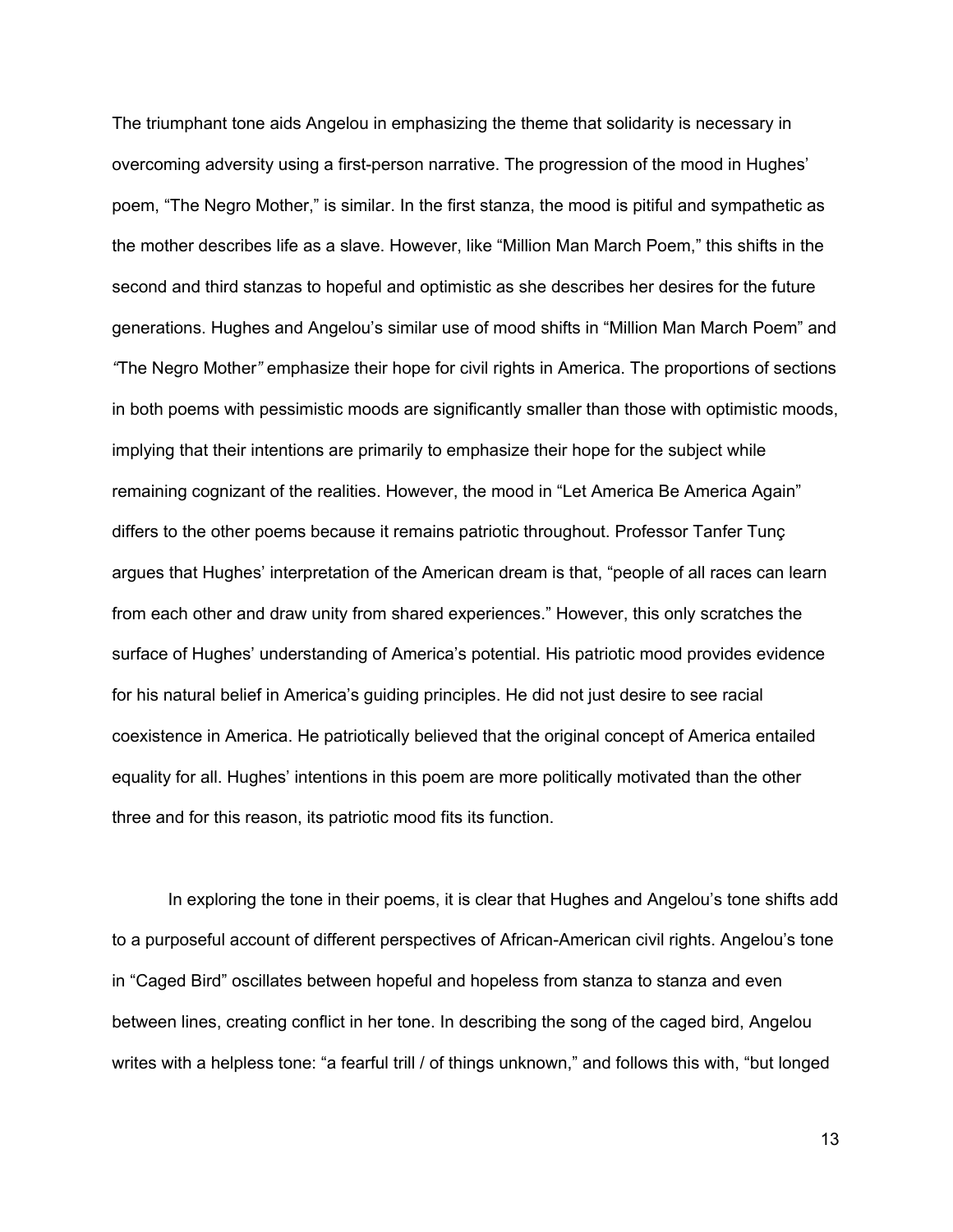for still," presenting a contrasting optimism (31-33). In "Million Man March Poem," Angelou's tone starts off as melancholic and nostalgic and shifts in the seventh stanza where Angelou uses diction like, "love", "revise", "together", "cleanse", "joy", "courtesy", "gentleness", and "care," to create a more compassionate and spirited tone. While the tone in "The Negro Mother" is different, the structure of the tone shifts are very similar. In the first stanza, the mother narrates with a miserable, despairing tone which becomes more aspiring when she describes her hope for the future she has instilled in her children. The tone becomes more determined as she issues a call to action by addressing, "All you dark children in the world out there" (33). The tone in "Let America Be America Again" is comparatively unique and complex to Angelou's poems. Hughes includes several interjections in the beginning that are featured parenthetically or in italics, separating them as the narrator's independent, inward thoughts. The tone in these interjections is very sarcastic and contrasts the patriotic tone of the poem's body, similar to Angelou's fluctuating tone scheme. After the third stanza, the skeptical, bitter tone of these interjections seem to become part of the narrative itself, as if the speaker gains the confidence to voice his opinions openly. In the fifth stanza, Hughes deviates from his previous ABAB rhyming pattern and uses exclamation marks to create this bitter yet proclamatory tone:

> Tangled in that ancient endless chain Of profit, power, gain, of grab the land! Of grab the gold! Of grab the ways of satisfying need! Of work the men! Of take the pay! Of owning everything for one's own greed! (26-30)

This tone is maintained until a very determined 10th stanza, concluding with his desire to see America's potential restored. The tone shifts used by both poets show their attempt to approach the subject of African-American civil rights from several perspectives and articulate the narrative associated with each stance.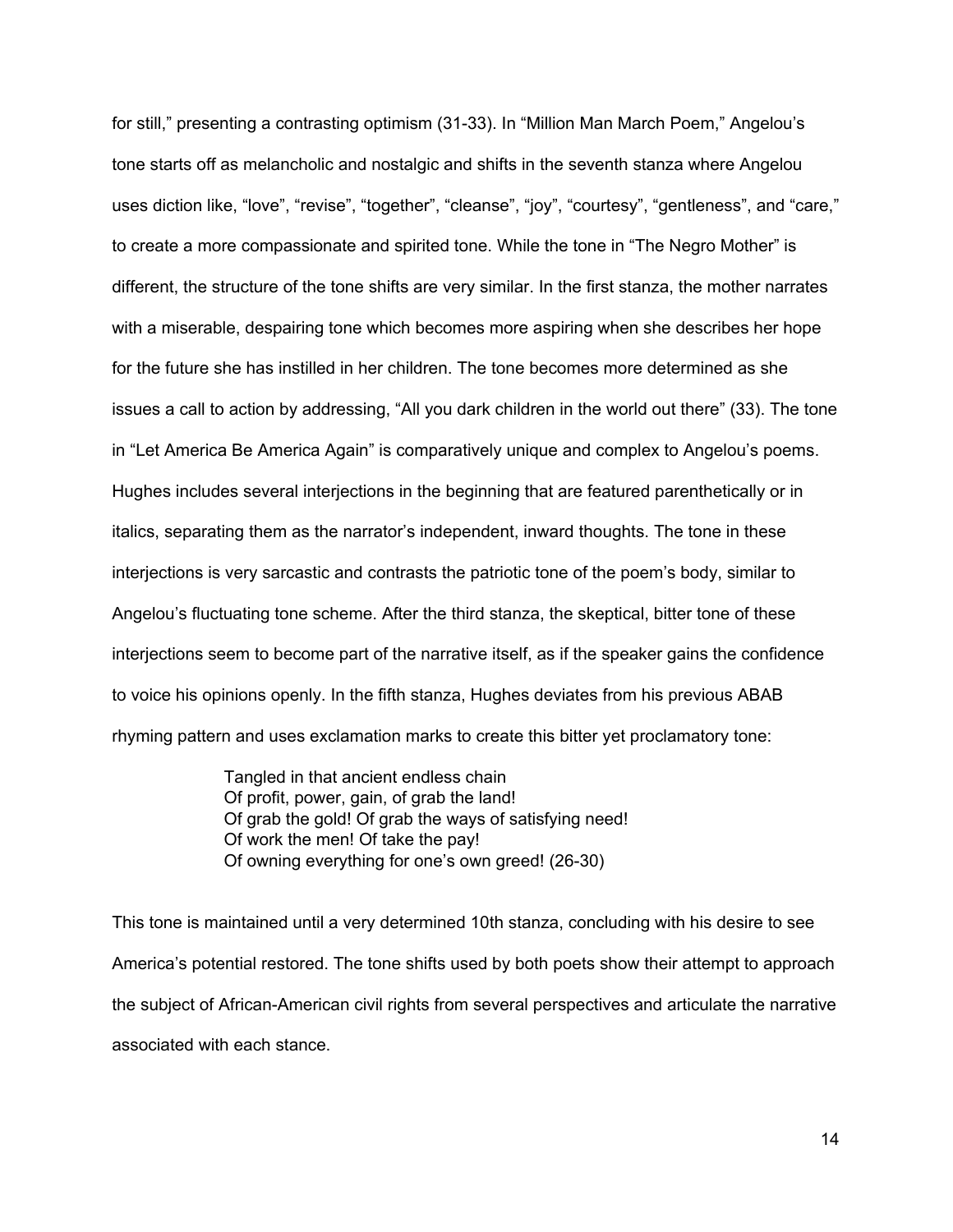#### **Conclusion**

Hughes and Angelou published their poems in varying contexts, the earliest and latest of the four being 64 years apart. However, the parallels in their portrayal of the subject of the African-American struggle for civil rights demonstrate both the endurance of the topic, and the literature of the two writers. While maintaining a distinctive style, both writers successfully employ the motifs of freedom and dreams, symbolism and various poetic devices. Their poems, written with several tone and mood shifts and a structure suited to their function, passionately describe different themes related to African-American civil rights. The conventions of poetry like rhyme and rhythm allow Hughes and Angelou to impact the reader in a way that any other medium could hardly achieve. Hughes and Angelou's works display similitude in the devices used and themes uncovered, but are scarcely the same. Hughes wrote his poems during a period of development for the African-American narrative and his belief in the promotion of African-American self-esteem is reflected in the optimism of "The Negro Mother" and "Let America Be America Again." Angelou's "Caged Bird" foreshadows a gloomy future for the oppressed whereas her "Million Man March Poem" suggests that there is strength in unity. Context aside, each poem points to a continuous struggle for freedom and equality that is yet to be achieved. Their anthemic works mark the historical significance of the use of literature to illustrate the subject and remind us of the timeless nature of this continual struggle for civil rights.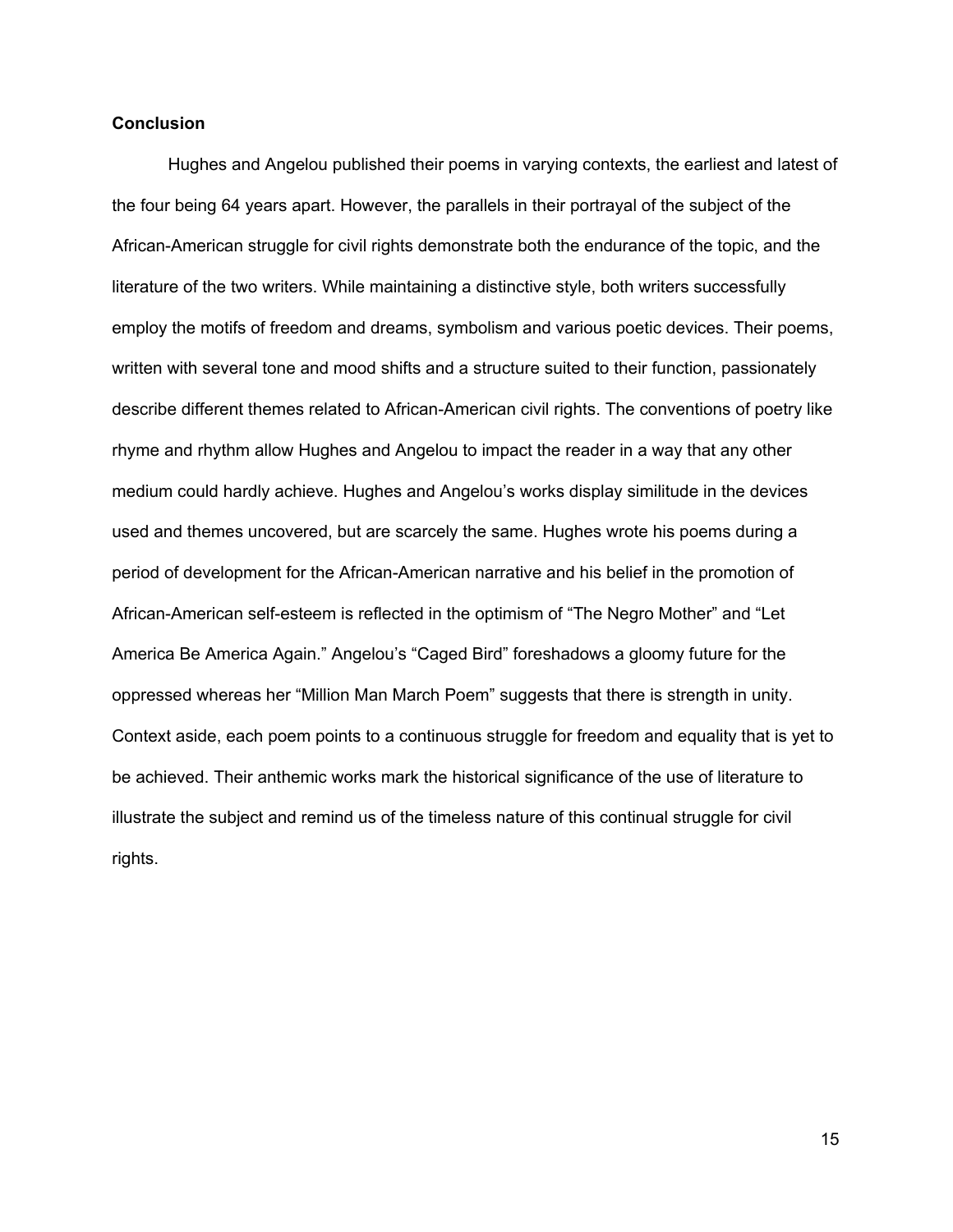## **Bibliography**

#### Works Cited

Andrews, William L. "African American Literature." *Britannica School.* Encyclopædia Britannica, Inc., 2016. Web. 11 Mar. 2016.

<<http://school.eb.com/levels/high/article/343805#232368.toc>>.

- Angelou, Maya. "Caged Bird." *Poetry for Young People: Maya Angelou*. Ed. Edwin Graves Wilson. New York: Sterling, 2007. 34. Print.
- Bloom, Harold, ed. "Hughes, Langston." *Langston Hughes*, Bloom's Major Poets. Philadelphia: Chelsea House Publishing, 1998. *Bloom's Literature*. Facts On File, Inc. Web. 11 Mar. 2016.

<[http://www.fofweb.com/activelink2.asp?ItemID=WE54&WID=104985&SID=5&iPin=](http://www.fofweb.com/activelink2.asp?ItemID=WE54&WID=104985&SID=5&iPin=BMPLH02&SingleRecord=True) [BMPLH02&SingleRecord=True>](http://www.fofweb.com/activelink2.asp?ItemID=WE54&WID=104985&SID=5&iPin=BMPLH02&SingleRecord=True).

- Hughes, Langston. "Let America Be America Again." *The Collected Poems of Langston Hughes*. Ed. Arnold Rampersad and David E. Roessel. New York: Knopf, 1994. 18991. Print.
- Hughes, Langston. "The Negro Mother." *The Collected Poems of Langston Hughes*. Ed. Arnold Rampersad and David E. Roessel. New York: Knopf, 1994. 155-56. Print.
- Kort, Carol. "Angelou, Maya." *A to Z of American Women Writers*, Revised Edition. New York: Facts On File, Inc., 2007. (Updated 2014.) *Bloom's Literature*. Facts On File, Inc. Web. 11 Mar. 2016 <[http://www.fofweb.com/activelink2.asp?ItemID=WE54&WID=104985&SID=5&iPin=](http://www.fofweb.com/activelink2.asp?ItemID=WE54&WID=104985&SID=5&iPin=ffazwmwr0005&SingleRecord=True)

[ffazwmwr0005&SingleRecord=True>](http://www.fofweb.com/activelink2.asp?ItemID=WE54&WID=104985&SID=5&iPin=ffazwmwr0005&SingleRecord=True).

Maya Angelou. "Million Man March Poem." Million Man March. National Mall, Washington D.C. 10 June 2016. *Poemhunter.com*. Web. 10 June 2016.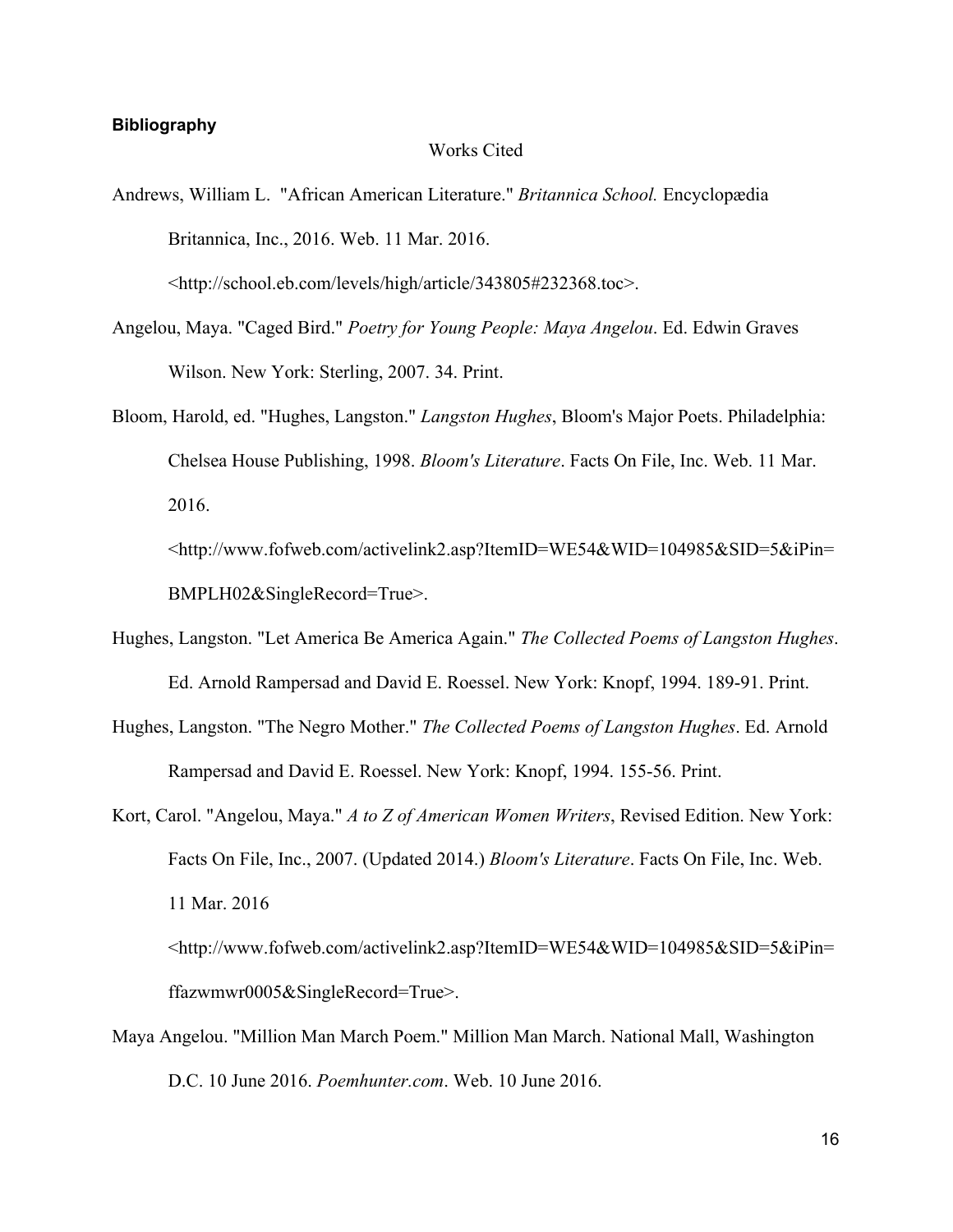- Miller, R. Baxter. " 'No Crystal Stair': Unity, Archetype and Symbol in Langston Hughes's Poems on Women," in *Negro American Literature Forum* 9 (1975). Quoted as "Hughes's Presentation of the Matriarchal Archetype" in Harold Bloom, ed. *Langston Hughes*, Bloom's Major Poets. Philadelphia: Chelsea House Publishing, 1998. (Updated 2007.) *Bloom's Literature*. Facts On File, Inc. Web. 10 Sept. 2016 <http://www.fofweb.com/activelink2.asp?ItemID=WE54&WID=104985&SID=5&iPin= BMPLH23&SingleRecord=True>.
- "Million Man March." *Britannica School.*Encyclopædia Britannica, Inc., 2016. Web. 11 Mar. 2016. <[http://school.eb.com/levels/high/article/487365>](http://school.eb.com/levels/high/article/487365).
- Mullen, Dwight B. "'I Have a Dream'." In Hobby, Blake, ed., and Patricia M. Gant, gen. ed. *Student's Encyclopedia of Great American Writers: 1945 to 1970*, vol. 4. New York: Facts On File, Inc., 2010. *Bloom's Literature*. Facts On File, Inc. Web. 7 June 2016 <http://www.fofweb.com/activelink2.asp?ItemID=WE54&WID=104985&SID=5&iPin= SEGAWIV1671&SingleRecord=True>.
- Myers, Jack, and David Wojahn, eds. *A Profile of Twentieth-Century American Poetry*. Carbondale, IL: Southern Illinois UP, 1991. *Questia School*. Web. 5 June 2016.
- Thursby, Jacqueline S. "'Caged Bird'." *Critical Companion to Maya Angelou: A Literary Reference to Her Life and Work*, Critical Companion. New York: Facts On File, Inc., 2011. *Bloom's Literature*. Facts On File, Inc. Web. 10 Sept. 2016 <http://www.fofweb.com/activelink2.asp?ItemID=WE54&WID=104985&SID=5&iPin= CCMA0492&SingleRecord=True>.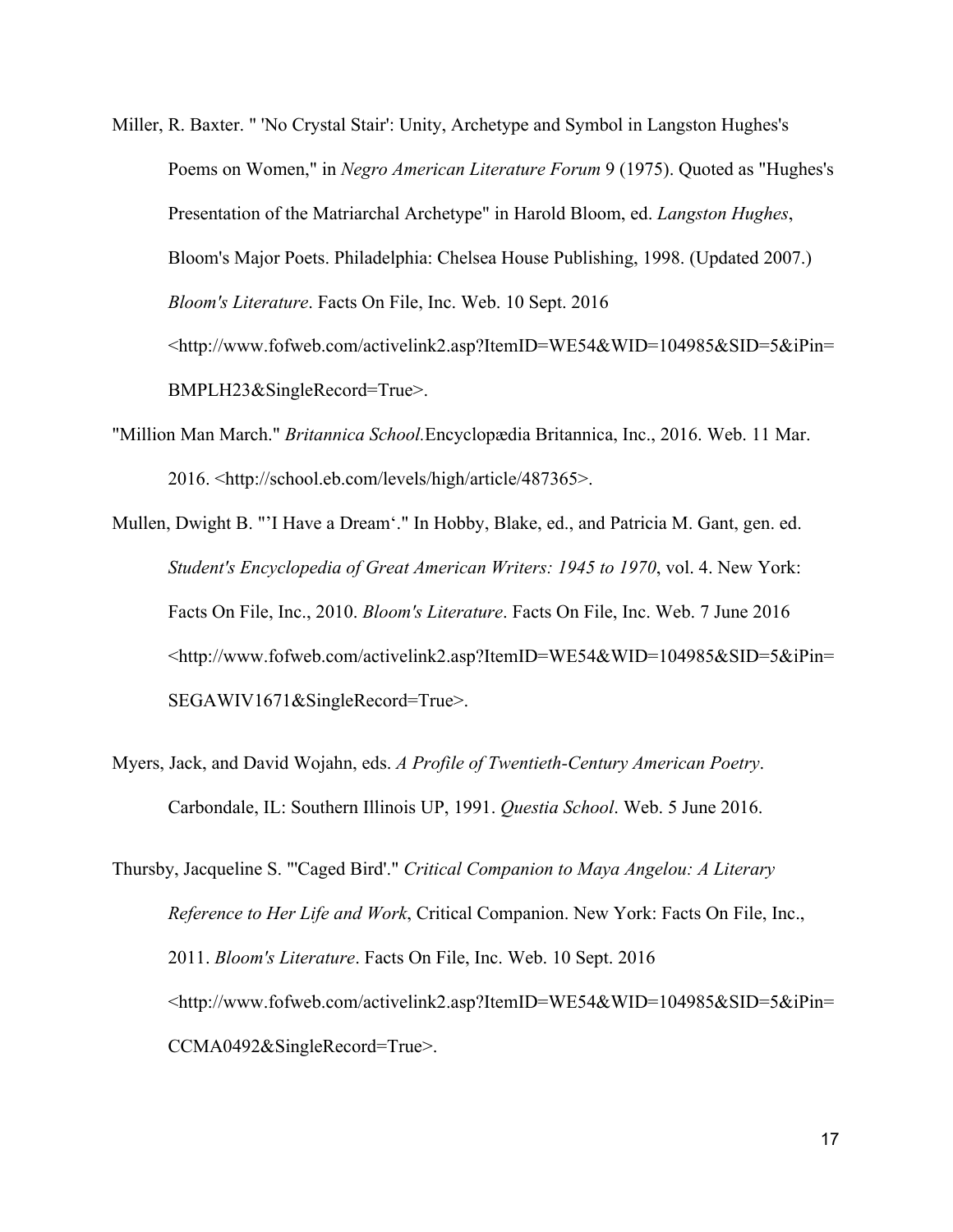Thursby, Jacqueline S. "Civil Rights Movement and Maya Angelou." *Critical Companion to Maya Angelou: A Literary Reference to Her Life and Work*, Critical Companion. New York: Facts On File, Inc., 2011. *Bloom's Literature*. Facts On File, Inc. Web. 9 June 2016 <[http://www.fofweb.com/activelink2.asp?ItemID=WE54&WID=104985&SID=5&iPin=](http://www.fofweb.com/activelink2.asp?ItemID=WE54&WID=104985&SID=5&iPin=CCMA0194&SingleRecord=True) [CCMA0194&SingleRecord=True>](http://www.fofweb.com/activelink2.asp?ItemID=WE54&WID=104985&SID=5&iPin=CCMA0194&SingleRecord=True).

Tunç, Tanfer Emin. "The American Dream in the Poetry of Langston Hughes." McClinton-Temple, Jennifer ed. *Encyclopedia of Themes in Literature*. New York: Infobase Publishing, 2011. *Bloom's Literature*. Facts On File, Inc. Web. 10 Sept. 2016 <http://www.fofweb.com/activelink2.asp?ItemID=WE54&WID=104985&SID=5&iPin= ETL0583&SingleRecord=True>.

Waskey, Andrew J. "Civil Rights Movement." *Encyclopedia of American Law and Criminal Justice, Revised Edition*. Facts On File, 2012. *American History Online*. Web. 5 June 2016.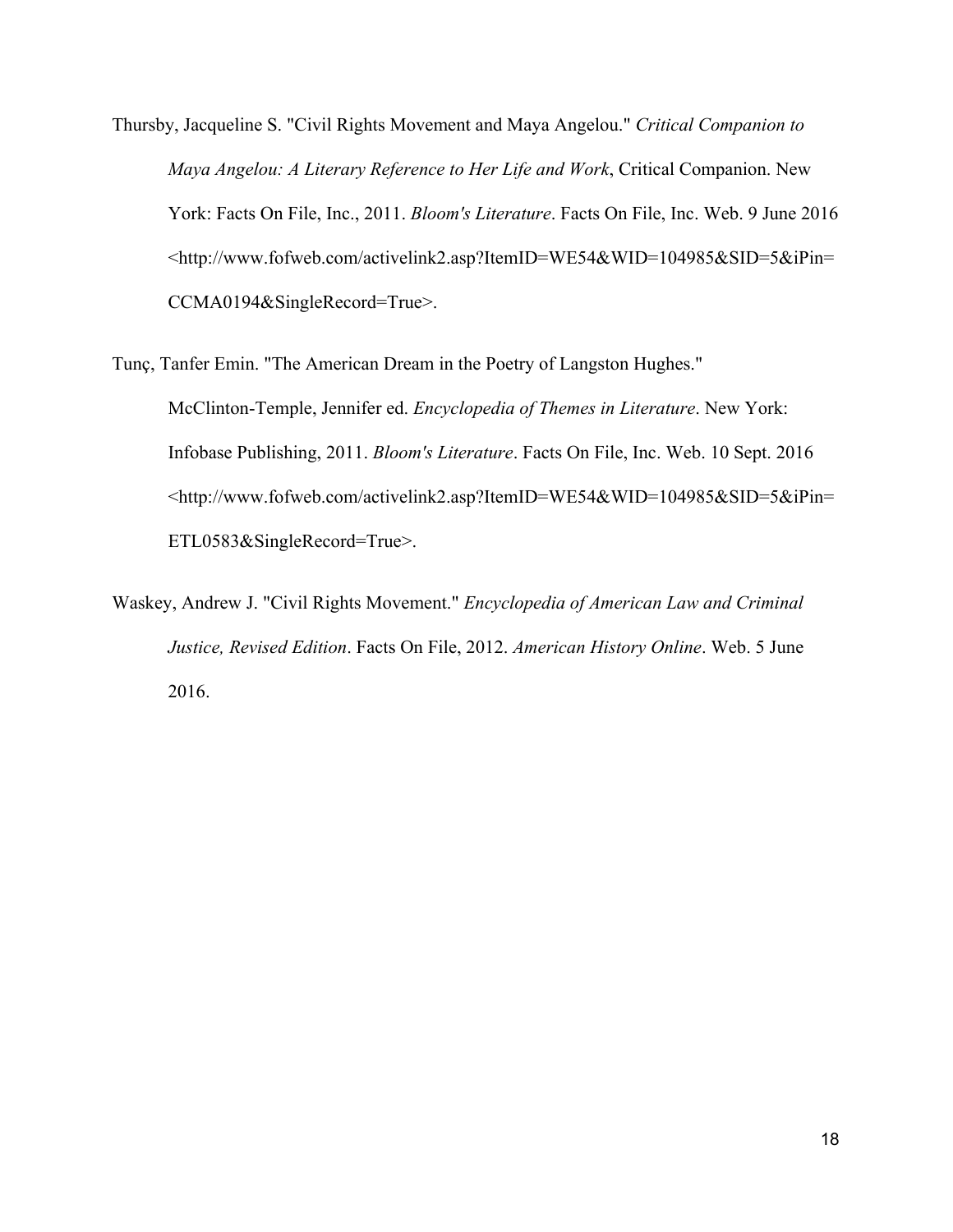## **Appendices**

## Appendix A

# Let America Be America Again By Langston Hughes

Let America be America again. Let it be the dream it used to be. Let it be the pioneer on the plain Seeking a home where he himself is free.

(America never was America to me.)

Let America be the dream the dreamers dreamed-

Let it be that great strong land of love Where never kings connive nor tyrants scheme

That any man be crushed by one above.

(It never was America to me.)

O, let my land be a land where Liberty Is crowned with no false patriotic wreath, But opportunity is real, and life is free, Equality is in the air we breathe.

(There's never been equality for me, Nor freedom in this "homeland of the free.")

*Say, who are you that mumbles in the dark? And who are you that draws your veil across the stars?*

I am the poor white, fooled and pushed apart, I am the Negro bearing slavery's scars. I am the red man driven from the land, I am the immigrant clutching the hope I seek-And finding only the same old stupid plan Of dog eat dog, of mighty crush the weak.

I am the young man, full of strength and hope,

Tangled in that ancient endless chain Of profit, power, gain, of grab the land! Of grab the gold! Of grab the ways of satisfying need! Of work the men! Of take the pay! Of owning everything for one's own greed!

I am the farmer, bondsman to the soil. I am the worker sold to the machine. I am the Negro, servant to you all. I am the people, humble, hungry, mean-Hungry yet today despite the dream. Beaten yet today-O, Pioneers! I am the man who never got ahead, The poorest worker bartered through the years.

Yet I'm the one who dreamt our basic dream In the Old World while still a serf of kings, Who dreamt a dream so strong, so brave, so true,

That even yet its mighty daring sings In every brick and stone, in every furrow turned

That's made America the land it has become. O, I'm the man who sailed those early seas In search of what I meant to be my home-For I'm the one who left dark Ireland's shore, And Poland's plain, and England's grassy lea, And torn from Black Africa's strand I came To build a "homeland of the free."

The free?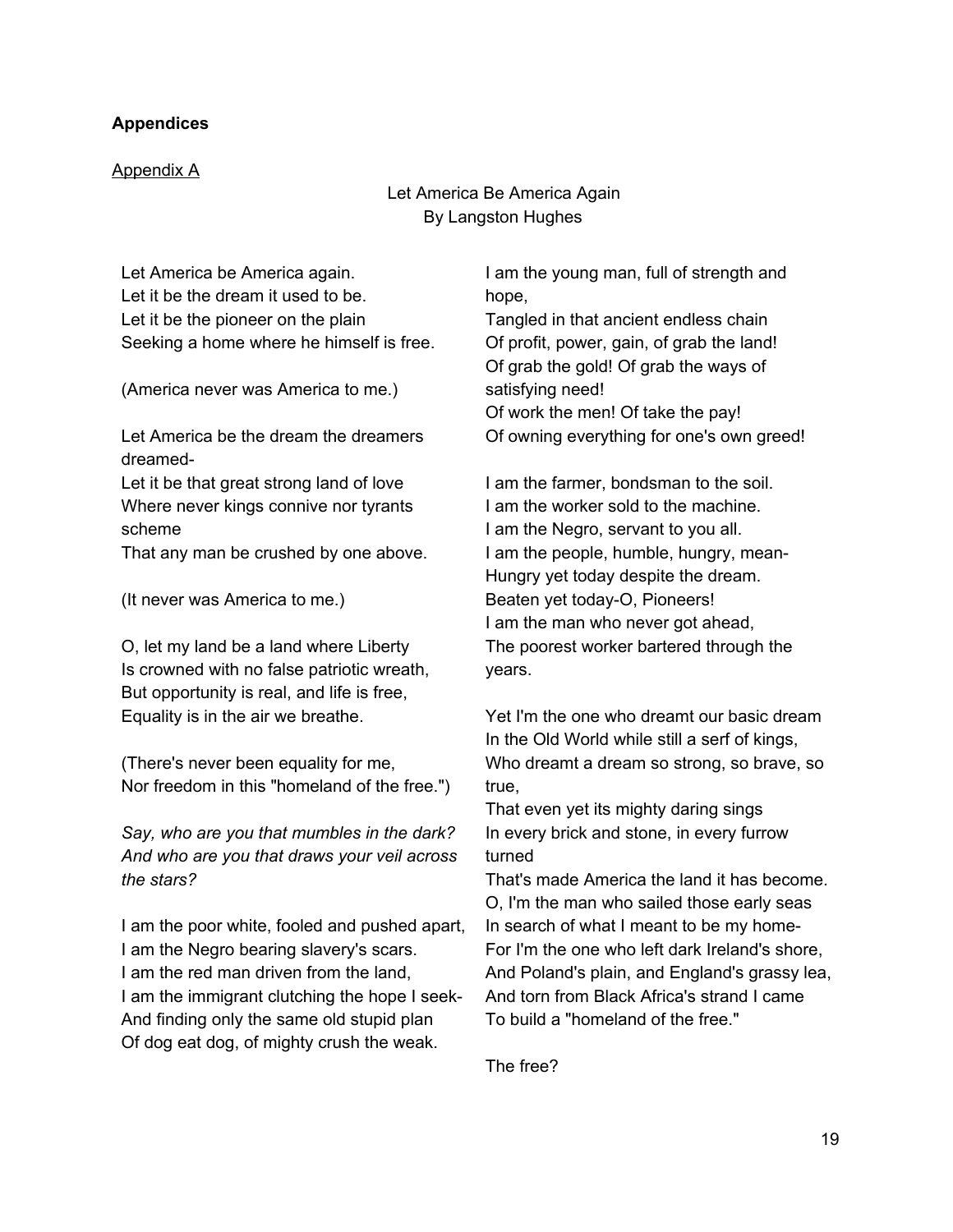Who said the free? Not me? Surely not me? The millions on relief today? The millions shot down when we strike? The millions who have nothing for our pay? For all the dreams we've dreamed And all the songs we've sung And all the hopes we've held And all the flags we've hung, The millions who have nothing for our pay-Except the dream that's almost dead today.

O, let America be America again-

The land that never has been yet-

And yet must be--the land where every man is free.

The land that's mine--the poor man's, Indian's, Negro's, ME-

Who made America,

Whose sweat and blood, whose faith and pain,

Whose hand at the foundry, whose plow in the rain,

Must bring back our mighty dream again.

Sure, call me any ugly name you choose-The steel of freedom does not stain. From those who live like leeches on the people's lives, We must take back our land again, America!

O, yes, I say it plain, America never was America to me, And yet I swear this oath-America will be!

Out of the rack and ruin of our gangster death, The rape and rot of graft, and stealth, and lies, We, the people, must redeem The land, the mines, the plants, the rivers. The mountains and the endless plain-All, all the stretch of these great green states-And make America again!

(Hughes 189-91)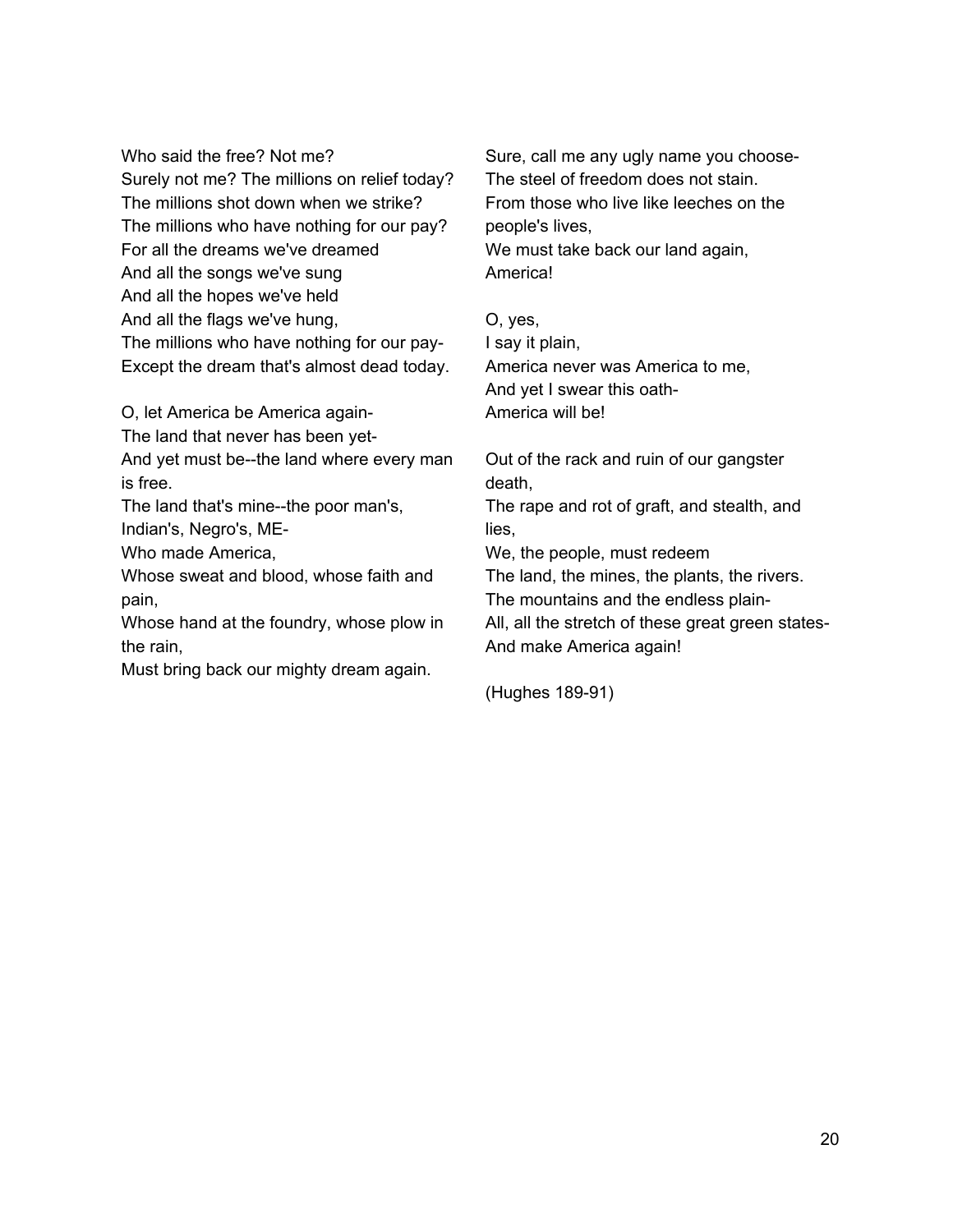## Appendix B

# The Negro Mother By Langston Hughes

Children, I come back today

To tell you a story of the long dark way That I had to climb, that I had to know In order that the race might live and grow. Look at my face  $-$  dark as the night  $-$ Yet shining like sun with love's true light. I am the dark girl who crossed the red sea Carrying in my body the seed of the free. I am the woman who worked in the field Bringing the cotton and the corn to yield. I am the one who labored as a slave, Beaten and mistreated for the work that I gave –

Children sold away from me, I'm husband sold, too.

No safety, no love, no respect was I due.

Three hundred years in the deepest South: But God put a song and a prayer in my mouth.

God put a dream like steel in my soul. Now, through my children, I'm reaching my goal.

Now, through my children, young and free, I realized the blessing deed to me. I couldn't read then. I couldn't write. I had nothing back there in the night. Sometimes, the valley was filled with tears, But I kept trudging on through the lonely years.

Sometimes, the road was hot with the sun, But I had to keep on till my work was done: I had to keep on! No stopping for me –

I was the seed of the coming Free. I nourished the dream that nothing could smother

Deep in my breast – the Negro mother. I had only hope then, but now through you, Dark ones of today, my dreams must come true:

All you dark children in the world out there, Remember my sweat, my pain, my despair.

Remember my years, heavy with sorrow – And make of those years a torch for tomorrow.

Make of my pass a road to the light Out of the darkness, the ignorance, the night. Lift high my banner out of the dust. Stand like free men supporting my trust.

Believe in the right, let none push you back. Remember the whip and the slaver's track.

Remember how the strong in struggle and strife

Still bar you the way, and deny you life – But march ever forward, breaking down bars. Look ever upward at the sun and the stars. Oh, my dark children, may my dreams and my prayers

Impel you forever up the great stairs – For I will be with you till no white brother Dares keep down the children of the Negro Mother.

(Hughes 155-56)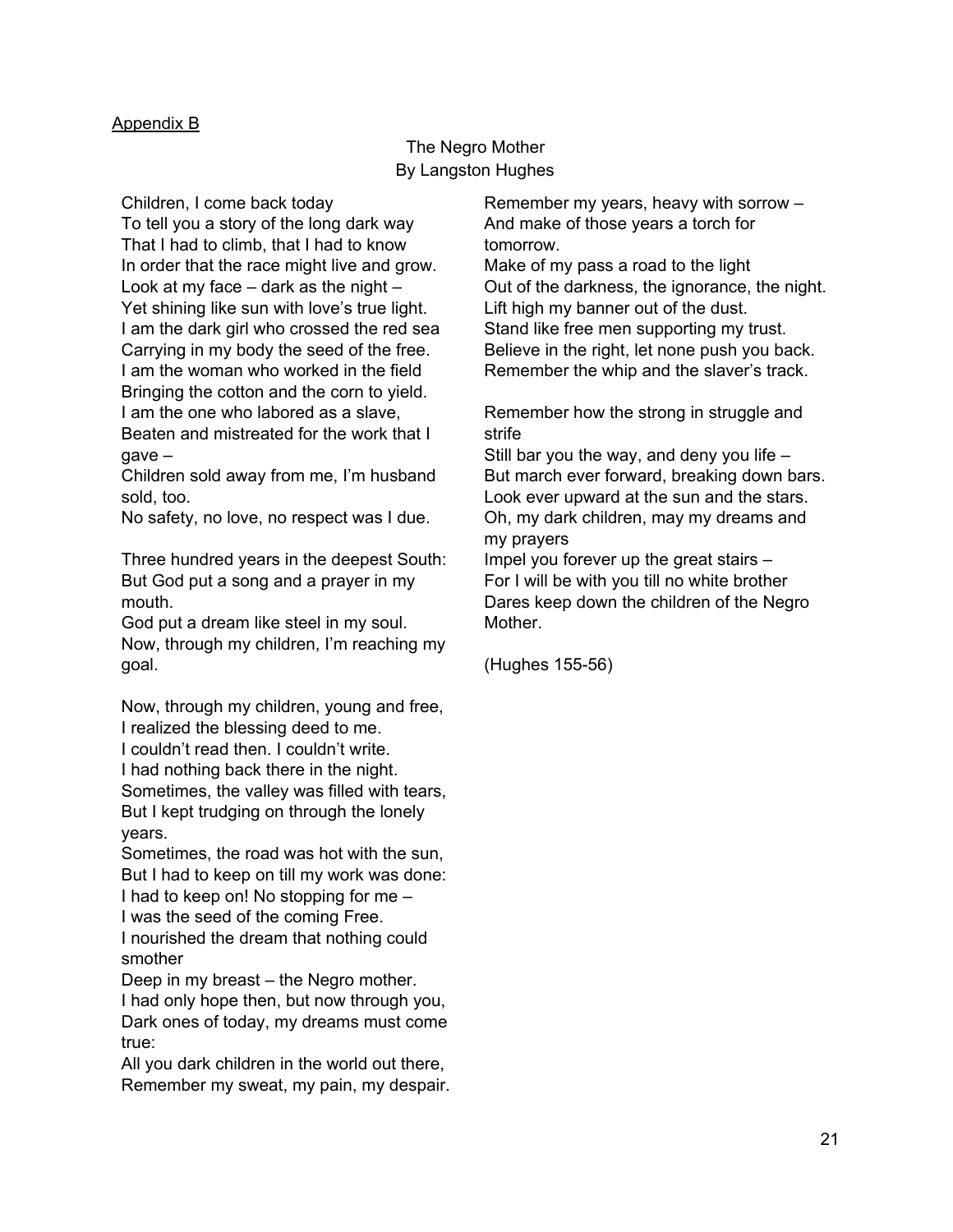## Appendix C

# Million Man March Poem By Maya Angelou

The night has been long, The wound has been deep, The pit has been dark, And the walls have been steep.

Under a dead blue sky on a distant beach, I was dragged by my braids just beyond your reach.

Your hands were tied, your mouth was bound,

You couldn't even call out my name. You were helpless and so was I, But unfortunately throughout history You've worn a badge of shame.

I say, the night has been long, The wound has been deep, The pit has been dark And the walls have been steep.

But today, voices of old spirit sound Speak to us in words profound, Across the years, across the centuries, Across the oceans, and across the seas. They say, draw near to one another, Save your race. You have been paid for in a distant place,

The old ones remind us that slavery's chains Have paid for our freedom again and again.

The night has been long, The pit has been deep, The night has been dark, And the walls have been steep. The hells we have lived through and live through still,

Have sharpened our senses and toughened our will.

The night has been long.

This morning I look through your anguish Right down to your soul.

I know that with each other we can make ourselves whole.

I look through the posture and past your disguise,

And see your love for family in your big brown eyes.

I say, clap hands and let's come together in this meeting ground,

I say, clap hands and let's deal with each other with love,

I say, clap hands and let us get from the low road of indifference,

Clap hands, let us come together and reveal our hearts,

Let us come together and revise our spirits, Let us come together and cleanse our souls, Clap hands, let's leave the preening And stop impostering our own history. Clap hands, call the spirits back from the ledge,

Clap hands, let us invite joy into our conversation,

Courtesy into our bedrooms, Gentleness into our kitchen,

Care into our nursery.

The ancestors remind us, despite the history of pain We are a going-on people who will rise again.

And still we rise. (Maya Angelou)